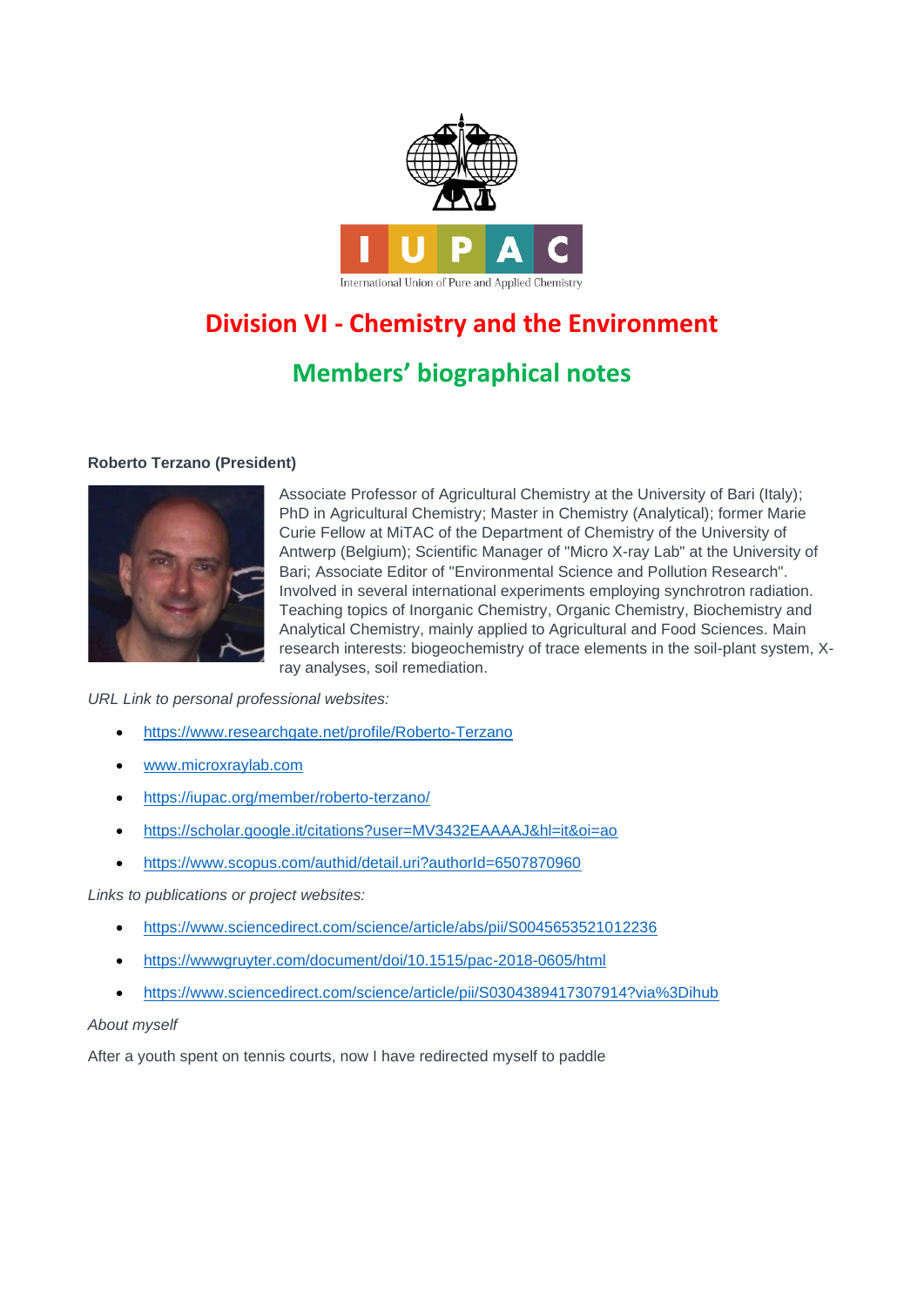## **Annemieke Farenhorst (Vice President)**



Dr. Farenhorst is the Associate Vice President Research of the University of Manitoba. Research interests and projects include pesticide fate processes, First Nations drinking water security, and gender equity in the academy. Dr. Farenhorst is the co-lead of the United Nations Academic Impact Sustainable Development Goal (SDG) 6 Hub – Clean Water and Sanitation. In her capacity as the NSERC Chair for Women in Science and Engineering Prairie Region from 2011 to 2020, Farenhorst helped shape Canada's Dimension Charter for post-secondary institutions. Farenhorst led a research training program for First Nations water and sanitation security (2013-2019), as well as a program to advance food security for

small-scale farmers in Central America (2005-2014). Dr. Farenhorst has been recognized for her professional contributions through a range of awards including the 2016 WXN Canada's Most Powerful Women: Top 100 Award Winner.

*URL Link to personal professional websites:* 

- <https://www.researchgate.net/profile/Annemieke-Farenhorst>
- <https://news.umanitoba.ca/new-associate-vice-president-research-appointed/>

*Links to publications or project websites:*

- <https://www.sciencedirect.com/science/article/abs/pii/S0045653521014958>
- <https://www.nature.com/articles/s41598-017-02516-3>
- <https://acsess.onlinelibrary.wiley.com/doi/epdf/10.2134/jeq2019.02.0041>

#### *About myself*

I have been the only woman in my department to hold a tenured position since the Department of Soil Science at the University of Manitoba formed in 1927.

# **Hemda Garelick (Past President)**



Has a long term interest in public and environmental health, with particular focuses on health and hygiene aspects of water, wastewater and sanitation systems, investigating of health aspects of chemical and microbial pollution in water and soil. Areas of particular interest include: the analysis and the fate of antibiotics and antibiotic resistant microorganisms in the environment and in food, which led to a number of local and pan European projects, as well as the impact of solid waste disposal such as electronic waste (E-Waste) and its effect. Her interest in pollution affecting poor societies has also led her to investigate the problem of arsenic pollution in drinking water and the effect of people exposure to contaminated

groundwater. Similarly she became interested in the informal recycling of electronic waste (E-Waste) and its effect on the health and environment of poor societies such as the Nigerian sites near the city of Lagos.

*URL Link to personal professional websites:* 

- [https://iupac.org/who-we-are/divisions/division-details/?body\\_code=600](https://iupac.org/who-we-are/divisions/division-details/?body_code=600)
- <https://www.mdx.ac.uk/about-us/our-people/staff-directory/profile/garelick-hemda>
- <https://www.researchgate.net/profile/Hemda-Garelick>
- <https://www.linkedin.com/in/hemda-garelick-231a3bb/>
- <https://orcid.org/0000-0003-4568-2300>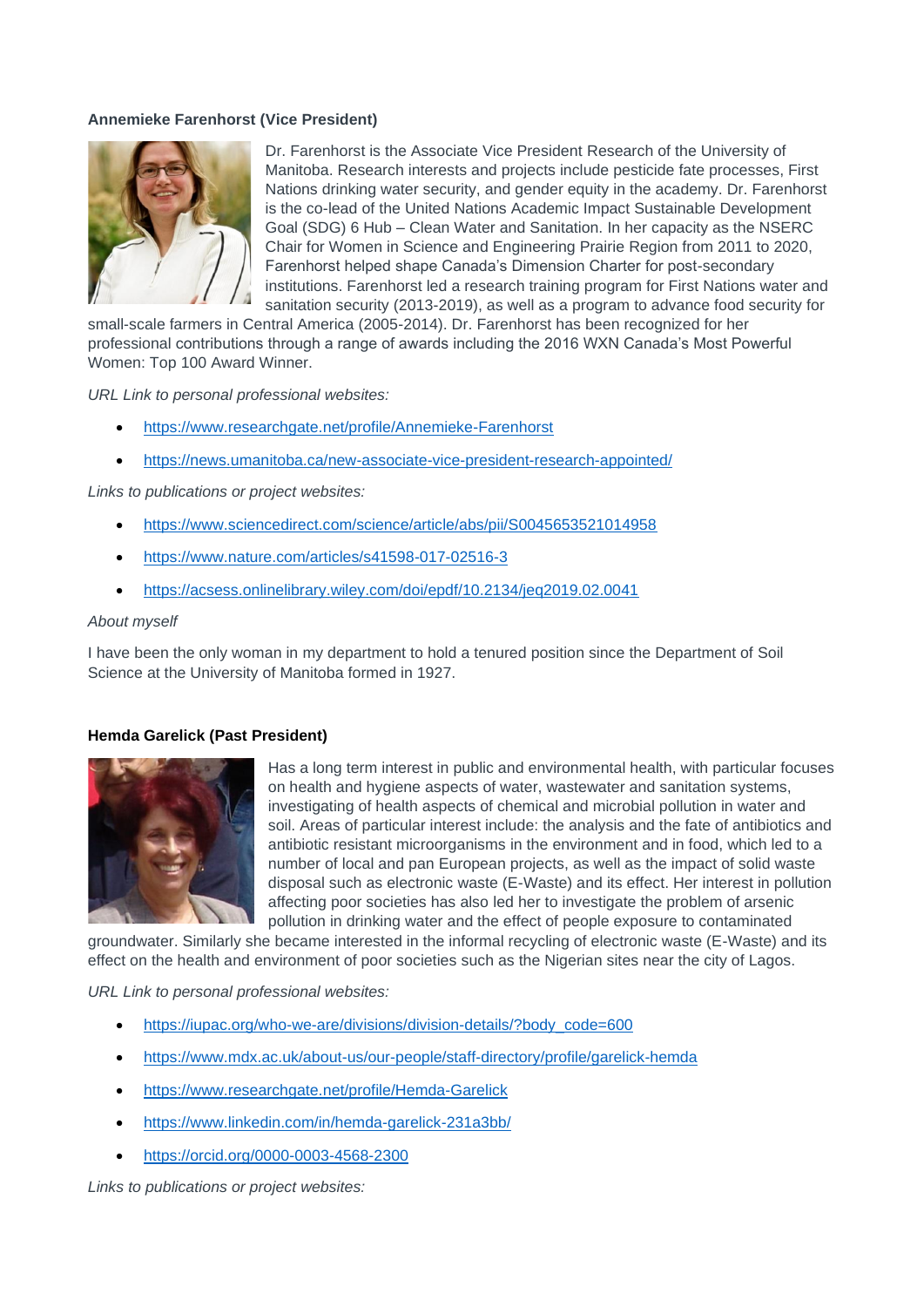- <http://doi.org/10.1016/j.aquatox.2016.02.020>
- <https://doi.org/10.1016/j.envint.2020.106035>
- <https://doi.org/10.1515/pac-2019-0502>

*About myself*

I like dancing

# **Fani Sakellariadou (Secretary, Project Coordinator)**



Education & qualifications:

• Ph.D. in Marine Geochemistry, Royal School of Mines, Imperial College, London, U.K., 1987.

- M.Phil. in Oceanography, University of Athens, Gr., 1984.
- D.I.C. in Organic Synthesis, Imperial College, London, U.K., 1983.
- B.Sc. in Chemistry, University of Athens, Gr., 1981.

Current position:

- Prof. in Geochemical Oceanography, Maritime Studies dept, University of Piraeus, Gr.
- Dir. Oceanography & Marine Geochemistry Lab, Maritime Studies dept, University of Piraeus, Gr.

• Dir. MSc course "Sustainability and Quality in Marine Industry", Maritime Studies dept, University of Piraeus, Gr.

Previous positions:

- Head of the Maritime Studies Dept, University of Piraeus, Gr.
- Member of the University of Piraeus Senate Board.
- University departmental coordinator for the Erasmus+ program (2013-2018).

Main research interests:

- Geochemical studies in marine sediments (heavy metals, DOM).
- Sea-bed mining and environmental impacts.
- Pollutant studies in harbor sediments.
- Blue growth.

- [https://maritime-unipi.gr/didaktiko\\_prosopiko/sakellariadou-fani/](https://maritime-unipi.gr/didaktiko_prosopiko/sakellariadou-fani/)
- <https://www.linkedin.com/in/fani-sakellariadou-b917a337>
- <https://www.researchgate.net/profile/Fani-Sakellariadou>
- <https://twitter.com/FSakellariadou>
- <https://orcid.org/0000-0002-7489-4153>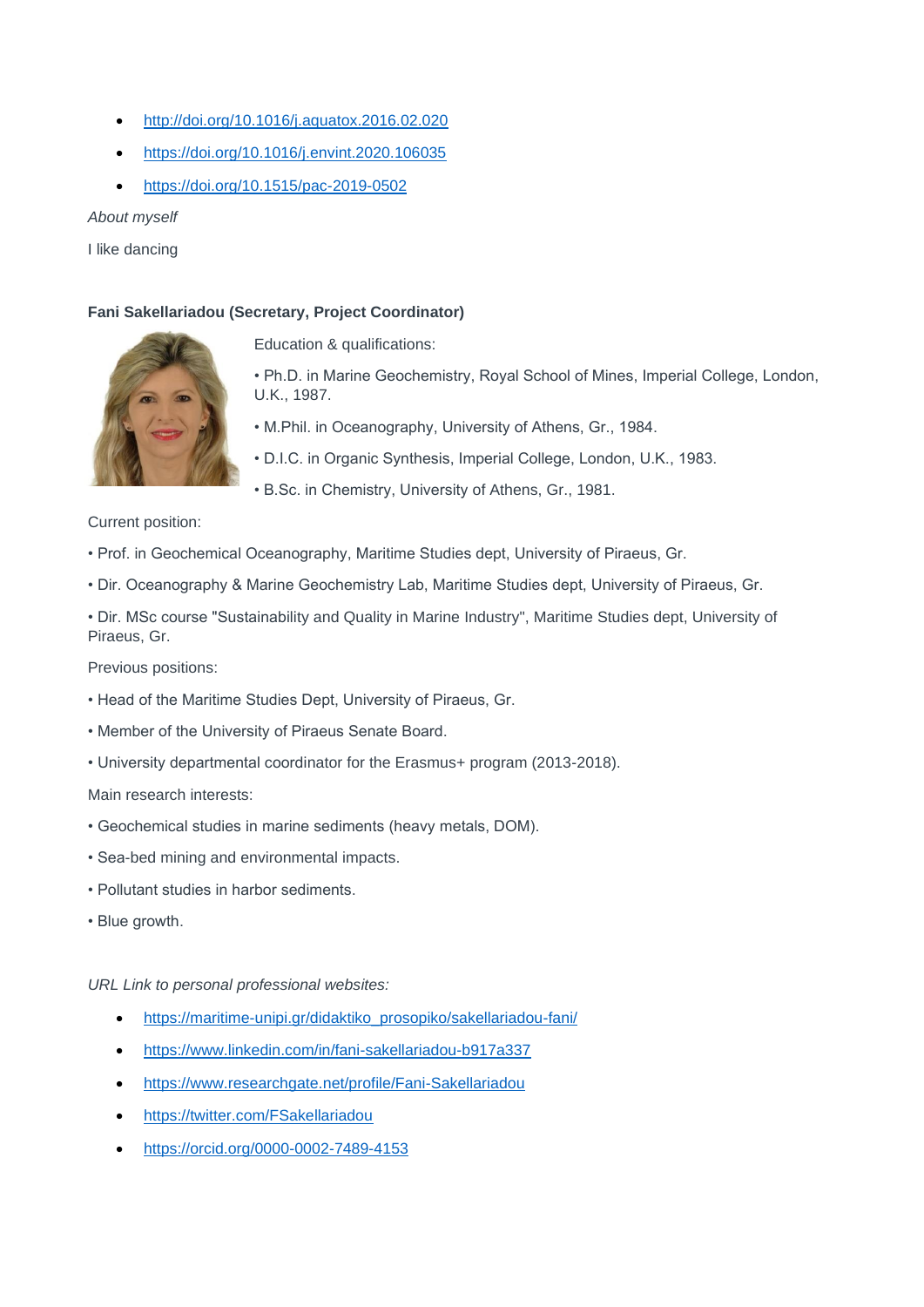*Links to publications or project websites:*

- DOI: 10.1016/j.chemosphere.2021.130752
- [https://iupac.org/projects/project-details/?project\\_nr=2018-039-3-600](https://iupac.org/projects/project-details/?project_nr=2018-039-3-600)
- <https://doi.org/10.1007/s12665-018-7446-y>

# **Rai Kookana (Titular Member)**



Dr Rai Kookana is a Chief Research Scientist with CSIRO and is affiliated as Professor with The University of Adelaide. Since his PhD from the University of Western Australia (1989), he has been conducting research and development on the fate, effects and risks of organic contaminant in the environment. Dr Kookana's current research interests include understanding and managing ecological risks of emerging contaminants in the aquatic and terrestrial environments. The recent focus of his research work is on: Per- and Poly-fluoro Alkyl Substances (PFAS), Pharmaceuticals and personal care products (PPCPs), and Nanopesticides.

He has published more than 250 peer reviewed journal papers, with an H-Index

of 51 and total citations more than 10,000. He has been on the editorial boards of several international journals.

Dr Kookana worked as a Science Fellow of Australian Pesticides and Veterinary Medicines Authority (APVMA) for a decade (2005-2015). Currently he is a member of The Scientific Committee on Antarctic Research (SCAR).

Dr Kookana has served as the President of IUPAC Division of Chemistry and The Environment for the biennium 2018-2020. He was elected Fellow of the Soil Science Society of America in 2012. In 2016, he was chosen as the recipient of the prestigious Prescott Medal, awarded by Soil Science Australia.

*URL Link to personal professional websites:* 

- <https://orcid.org/0000-0002-0477-3284>
- [https://scholar.google.com.au/citations?hl=en&user=klVED\\_8AAAAJ](https://scholar.google.com.au/citations?hl=en&user=klVED_8AAAAJ)
- <https://au.linkedin.com/in/rai-kookana-b776a318>

*Links to publications or project websites:*

- <https://doi.org/10.1038/s41565-018-0131-1>
- <https://doi.org/10.1016/j.scitotenv.2018.01.167>
- <https://doi.org/10.1016/j.scitotenv.2018.08.084>

#### *About myself*

I love poetry and write in Hindi, including Haiku - a three-line poem with a 5-7-5 syllable pattern. Haiku form of poetry originated in Japan.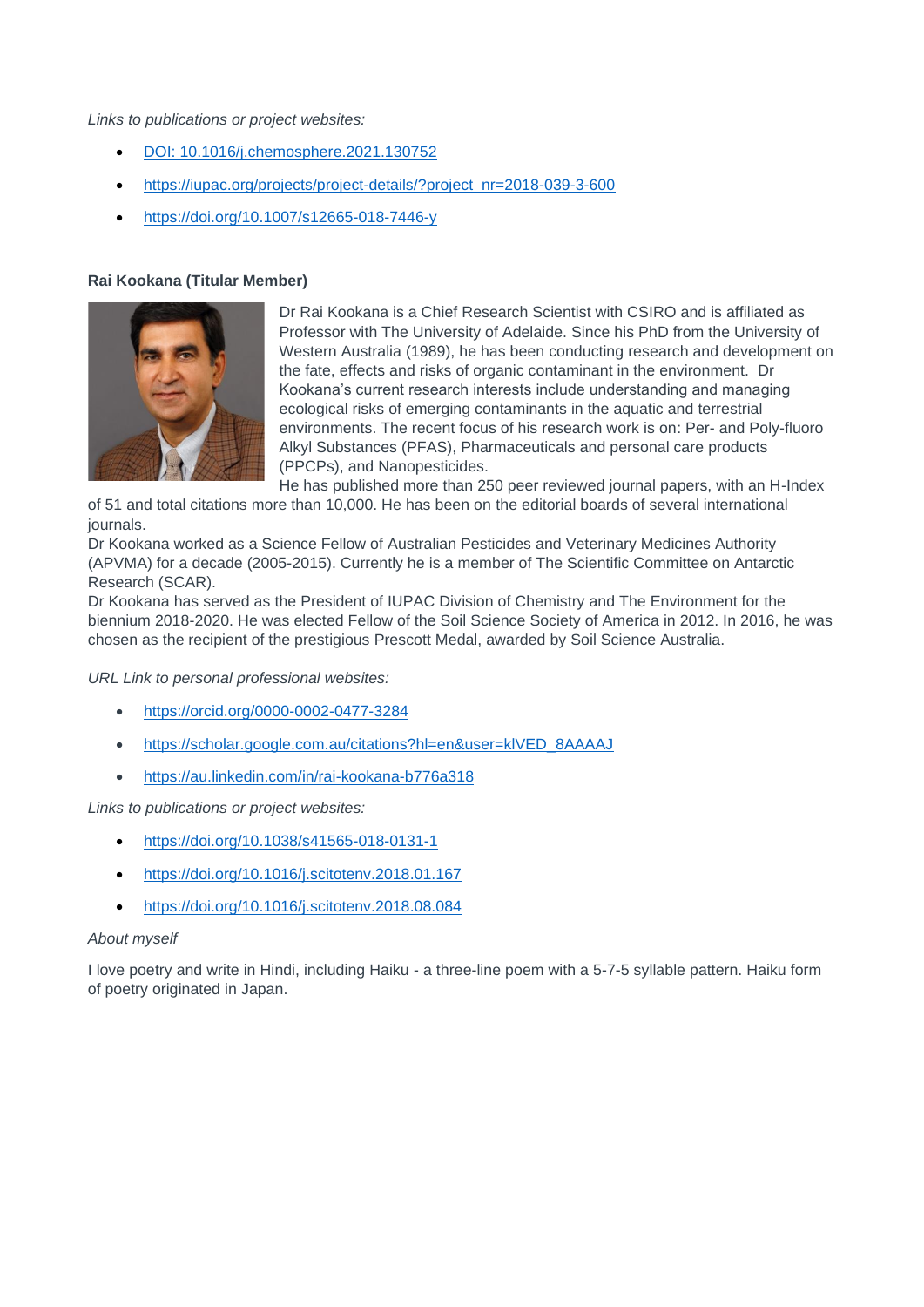# **Bradley Miller (Titular Member)**



Currently, serve as Project Manager and Principal Analytical Chemist in criminal and civil investigations for US EPA National Enforcement Investigations Center (NEIC) on difficult and novel matrices including geologic materials such as soils, sludges, waste from clandestine smelting, powdered geologic samples, polyester fabrics, swine bones, consumer colloidal silver solutions, firing range debris, copper pipes and others. The elemental data generated has been used in judicial proceedings for criminal and civil enforcement. Advise US EPA Superfund program on long-term fate and bioavailability of metals in polluted soils that require remediation. Interest and background in analytical chemistry, soil

chemistry, fungal biogeochemistry, PFAS in soils, PFAS remediation, and synchrotron speciation of metals.

*URL Link to personal professional websites:* 

• <https://www.linkedin.com/in/bradley-warren-miller-a915221b/>

*Links to publications or project websites:*

- <https://www.ncbi.nlm.nih.gov/pmc/articles/PMC3226497/>
- <https://www.degruyter.com/document/doi/10.1515/pac-2018-0605/html>

#### *About myself*

I have refereed professional, college, and amateur Futból (soccer) matches since 2014. I operated a whole hog barbeque catering business while in graduate school and during my post doctorate studies. Hiked the 3200+ kilometer long Appalachian Trail in 1999. I also have an amazing wife Shelly and two children Christian and Terra.

#### **Diane Purchase (Titular Member)**



Diane's association with IUPAC began in 2015 as a task group member in a Division VI funded project. As a lead organiser, she has been awarded several IUPAC-funded projects. Diane is currently a Titular member of IUPAC and the cochair of the Chemical and Biophysical Processes in the Environment subcommittee within Division VI. She represented the Division in a Keynote presentation: "Creating a common language for chemistry: looking beyond IUPAC's 100th anniversary" in The World Mycotoxin Forum in 2019. She is a Fellow of the Royal Society of Biology, the Institution of Environmental Sciences (IES), the Higher Education Academy and a member of the Royal Society of Chemistry. Diane's

research interest focuses on the role of biotechnology in safeguarding the environment. She has published widely and supervised many PhD students in this area. She is member of the editorial boards of the two international journals published by Springer.

Top three research interests: pollution remediation e-waste ecotoxicology

*URL Link to personal professional websites:* 

- <https://www.mdx.ac.uk/about-us/our-people/staff-directory/profile/purchase-diane>
- <https://www.researchgate.net/profile/Diane-Purchase>
- <https://orcid.org/0000-0001-8071-4385>

- <https://doi.org/10.1515/pac-2019-0502>
- <http://dx.doi.org/10.1007/s11356-015-4257-5>
- <https://doi.org/10.1016/j.biortech.2021.125192>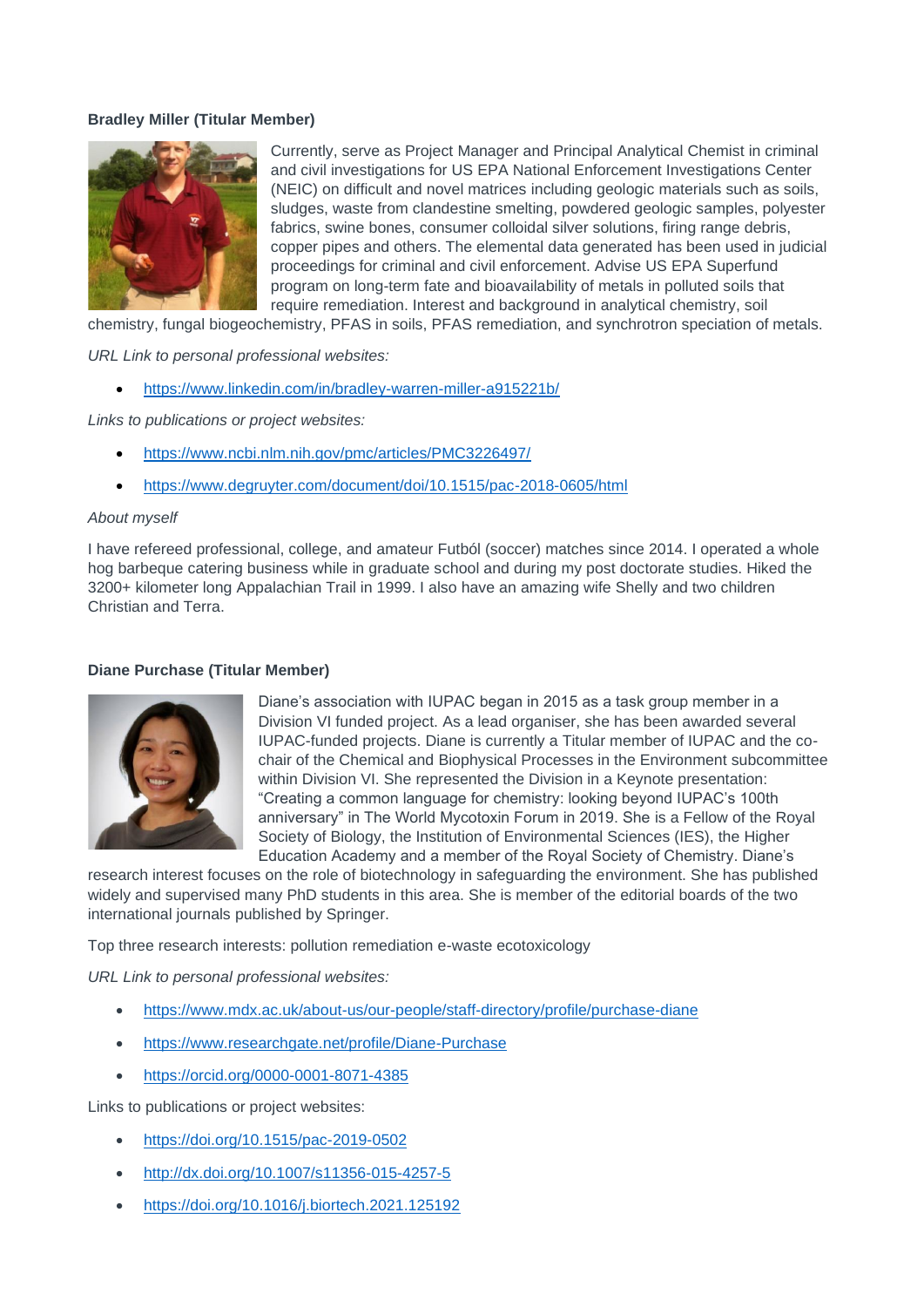# *About myself*

I was born left-handed but I write with my right hand.

# **Bipul Behari Saha (Associate Member)**



I am at present Director – R&D of NACL Industries Limited, India. Earlier I was General Manager of Monsanto. I have been member of the editorial advisory board of "Agri Business Global", "Farm Chemicals International", "ACS Agricultural Science and Technology Journal", and editor of "Indian Society for Environmental Science & Technology Newsletter". I am currently Bureau member of IUPAC, Secretary of COCI and Associate member of Division VI. I have been promoting IUPAC activities extensively and have been able to build cooperation between IUPAC and (a) Indian Chemical Council (b) Association of Chemistry Teachers of India and (c) Indian

Chemical Society. I have been invited as Chairman, Discussion Leader and Invited speaker in various International and National seminars. I was Visiting Professor in IIT and other reputed Institutes. I did research with Nobel Laureate Professor Derek Barton and have been awarded Homi Bhabha Gold Medal by Government of India. My interests are: (a) Measurement of pesticide residue (b) Biopesticides (c) Synthesis of safer pesticides.

*URL Link to personal professional websites:* 

• <https://www.linkedin.com/in/bipul-saha-26b11020>

*Links to publications or project websites:*

- [http://rasayanjournal.co.in/admin/php/upload/965\\_pdf.pdf](http://rasayanjournal.co.in/admin/php/upload/965_pdf.pdf)
- <https://pubs.acs.org/doi/full/10.1021/acs.jchemed.1c00284>
- <https://link.springer.com/article/10.1134%2FS1070363219040303>

# *About myself*

Although I am a scientist, my "Unique Audiovisual Recitation of Poems" has been broadcast from different TV Centres and staged in different countries.

#### **Cristina Delerue-Matos (Associate Member)**



Coordinator of the scientific research group of Environmental Chemistry of LAQV (www.laqv.requimte.pt/research/research-groups/) and of the Grupo de Reação e Análises Químicas (www.graq. isep.ipp.pt). Scientific expertise allowed dealing with the topic Green Chemistry – Clean Technologies and Processes with a wide range of tools and from different perspectives. Besides working on various research projects, the expertise is, especially in environmental monitoring (pesticides, pharmaceuticals, nanoplastics, PAHs, metals...) and remediation techniques for wastewaters and soil, analytical chemistry, electrochemistry development of sensors. Author of about 420 publications in international peer journals.

*URL Link to personal professional websites:* 

- [www.graq. isep.ipp.pt](file:///C:/Users/rober/Desktop/IUPAC/2021/Biosketches%202021/www.graq.%20isep.ipp.pt)
- [www.laqv.requimte.pt/research/research-groups/](http://www.laqv.requimte.pt/research/research-groups/)

*Links to publications or project websites:*

• <http://www2.isep.ipp.pt/gmosensor/>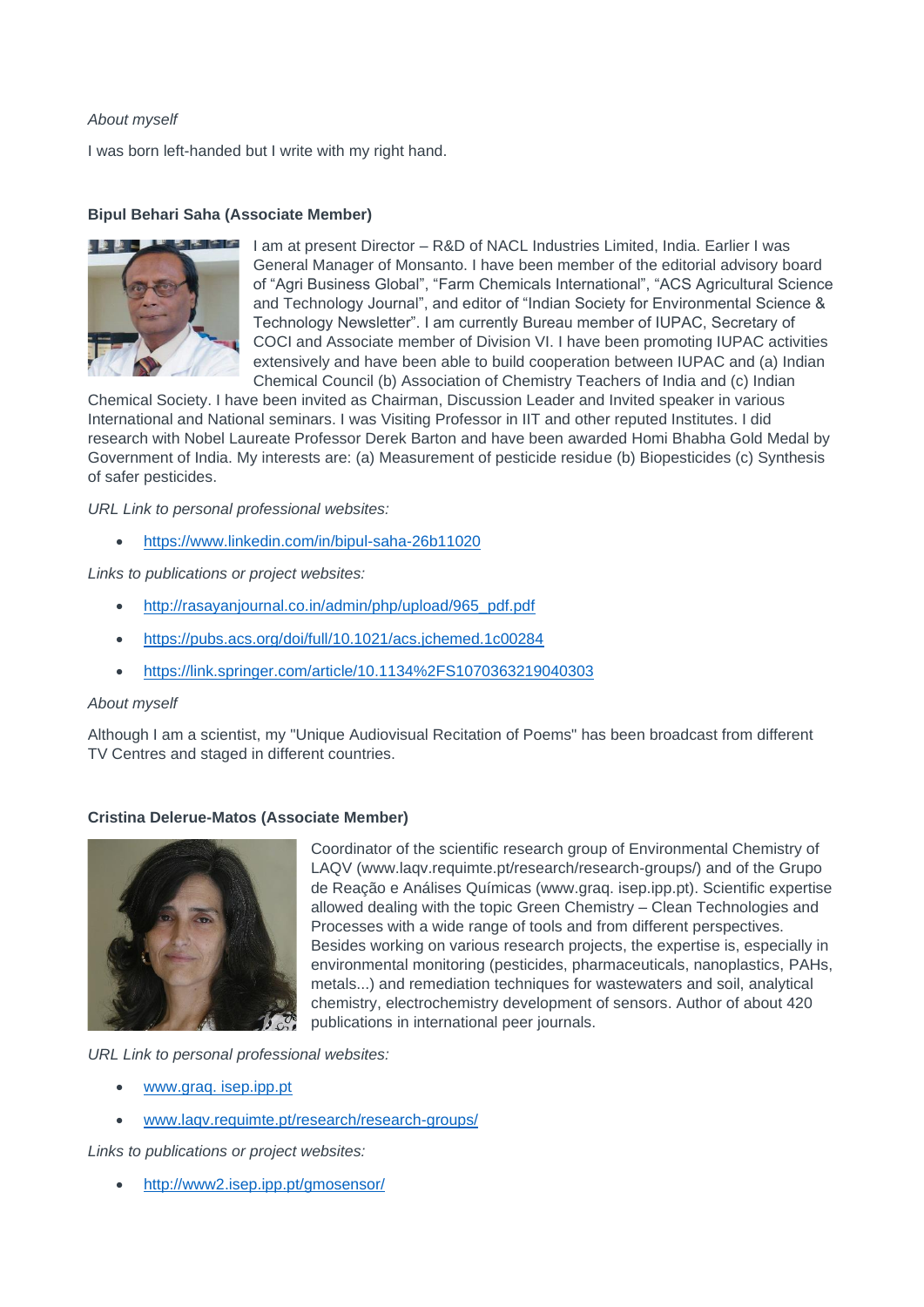- <https://www2.isep.ipp.pt/rewater/index.php>
- <https://www.terramaterpoctep.eu/>

# **Weiping Wu (Associate Member)**



Dr. Weiping Wu is a Professor at Shanghai Institute of Optics and Fine Mechanics, Chinese Academy of Sciences (CAS). He graduated with a Bachelor's degree in Material Science and Engineering at Shanghai Jiao Tong University in 2004. He received his Ph.D. in chemistry from the Institute of Chemistry, Chinese Academy of Sciences in 2010 under the supervision of Professor Daoben Zhu and Professor Yungi Liu. From 2010 to 2013 he was as a research associate at the University of Cambridge. He was a research fellow at the Optoelectronics Research Centre (ORC), the University of Southampton from 2013 to 2015. He took the George Daniels Lectureship at City, University of London in 2015 and worked in the UK till 2020. He has published more than 50 papers with total citations over 4000

and an h-index of 33. He was the chairman of Chinese UK Group of Society of Chemical Industry (SCI) from 2015-2020. He is a member of the Royal Society of Chemistry (RSC) since 2012 and a Senior Member of OSA (The Optical Society) since 2020. He is one of the young observers of the International Union of Pure and Applied Chemistry (IUPAC) 47th Congress, 50th General Assembly and Centenary, Paris in 2019.

RESEARCH INTERESTS: Green chemistry, Sustainable materials, Optical sensors and spectroscopy

*URL Link to personal professional websites:* 

- <http://orcid.org/0000-0003-1462-6402>
- <https://scholar.google.com/citations?user=VbQtMe0AAAAJ&hl=en>
- <https://www.researchgate.net/profile/Weiping-Wu-2>
- <https://www.linkedin.com/in/weiping-wu-982b3837>
- <http://people.ucas.edu.cn/~wuweiping?language=en>

*Links to publications or project websites:*

- [https://iupac.org/projects/project-details/?project\\_nr=2019-026-2-600](https://iupac.org/projects/project-details/?project_nr=2019-026-2-600)
- [https://iupac.org/projects/project-details/?project\\_nr=2019-029-1-600](https://iupac.org/projects/project-details/?project_nr=2019-029-1-600)

# *About myself*

I studied chemistry during my Bachelor and PhD, then moved to electronics and photonic research fields, end up with get professorship establishing a chemistry research group in a laser institute.

# **Walter Ruggeri Waldman (Associate Member)**



He holds a Bachelor Degree, a Master, and a Ph.D. in Chemistry from the State University of Campinas. He is currently an Associate Professor at the Federal University of São Carlos, working on the environmental impact, detection, and monitoring of microplastics.

- <https://publons.com/researcher/340939/walter-ruggeri-waldman/>
- <https://www.researchgate.net/profile/Walter-Waldman>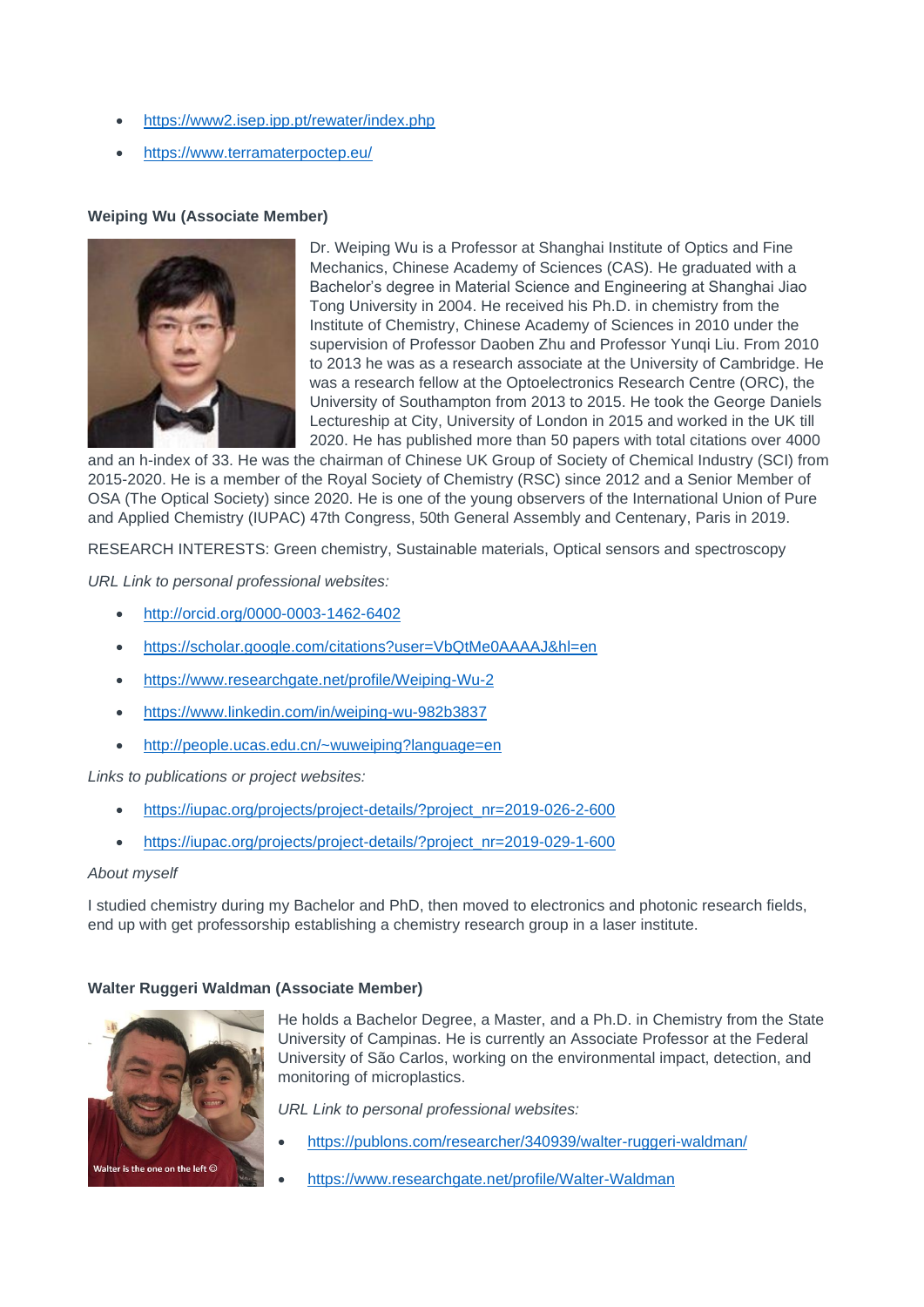• <https://scholar.google.com/citations?user=ke0UuY9YJFoC&hl=en>

*Links to publications or project websites:*

- <https://pubs.acs.org/doi/10.1021/acs.est.0c07781>
- <https://pubs.acs.org/doi/10.1021/acs.est.0c04641>
- <https://pubs.acs.org/doi/10.1021/acs.est.0c02194>

#### *About myself*

I love to cook, mainly italian food!

#### **Matteo Guidotti (Associate Member)**



Senior Researcher at the Institute of Chemical Sciences and Technology Institute, SCITEC, of the Italian National Research Council, CNR, Milan, Italy. Degree in Chemistry in 1997 and PhD in Industrial Chemistry in 2000. He is working on solid catalysts for the transformation of high added-value chemicals and nanostructured catalysts for the degradation of hazardous chemical and biological agents. He is involved in awareness raising, dissemination and training activities on chemical aspects related to the protection, prevention, mitigation and defence against chemical, biological and radiological (CBRN) warfare agents. Visiting researcher in France, 2004; Russia, 2005; Spain, 2010; the Netherlands, 2012. Italian Delegate at the Scientific Advisory Board of the OPCW (2022). Key Expert for the EU CBRN

Risk Mitigation Centre of Excellence in South-East and Central Asia. Member of the Academy of Sciences of the Institute of Bologna, Italy and of the Academy of Sciences of Siena.

*URL Link to personal professional websites:* 

- [https://orcid.org/ 0000-0002-9759-2561](https://orcid.org/%200000-0002-9759-2561)
- <https://www.scitec.cnr.it/en/people/golgi-en/guidotti-matteo-en>
- <https://scholar.google.com/citations?user=SoJ-uPMAAAAJ&hl=en>

*Links to publications or project websites:*

- [https://iupac.org/projects/project-details/?project\\_nr=2020-020-2-600](https://iupac.org/projects/project-details/?project_nr=2020-020-2-600)
- <http://cabichem.eu/index.php/en/>

#### *About myself*

I love heraldry, calligraphy and ancient music. They are not simply hobbies, they are a part of my life. I wonder if I was born in the wrong century...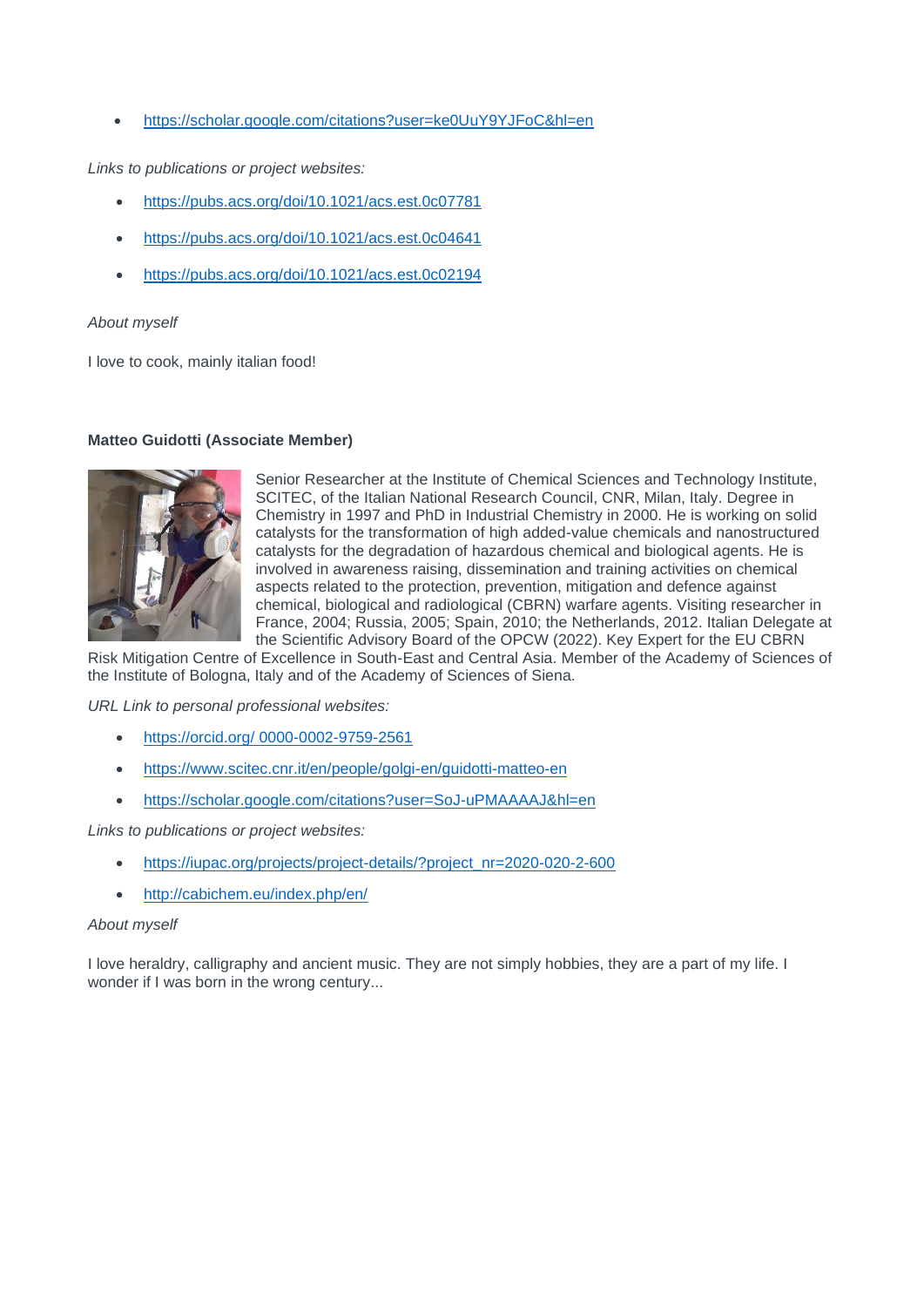# **Laura McConnell (Emeritus Fellow)**



Dr. McConnell is a Science Fellow at Bayer Crop Science, in Regulatory Scientific Affairs where she serves as University and Scientific Society Engagement Lead. Her expertise is in analytical and environmental chemistry with emphasis on the fate and transport of pollutants in agricultural landscapes. She is a former President of the IUPAC Chemistry and the Environment Division and is presently chair of the Advisory Committee on Crop Protection Chemistry. She is deputy editor of ACS Agricultural Science and Technology. She has authored more than 100 peer-reviewed journal articles. She remains in an adjunct research faculty role at the University of Maryland, College Park. She

has served on science-related advisory panels for the US EPA, European Food Safety Authority, and the American Chemical Society. She has received awards for her research including the Presidential Early Career Award for Scientists and Engineers, and in 2014 was appointed Fellow of the American Chemical Society.

*URL Link to personal professional websites:* 

- <https://scholar.google.com/citations?user=QwnvlPMAAAAJ&hl=en>
- <https://www.linkedin.com/in/laura-mcconnell-393565a/>
- <https://twitter.com/LauraLeeMc>
- <https://orcid.org/0000-0001-6142-0656>

*Links to publications or project websites:*

- <https://doi.org/10.1515/pac-2017-1204>
- <https://doi.org/10.1021/acs.jafc.5b05567>
- <https://doi.org/10.1002/ieam.4173>

#### *About myself*

I love biking, going to the beach, and spending time with my two granddaughters.

#### **John Unsworth (Emeritus Fellow)**

I graduated from London University in chemistry and then stayed on for a PhD in organo-metallic chemistry. After leaving university I worked in the pharmaceutical industry studying the metabolism of various animal health chemicals on farm animals. I then became a manager in the same industry before becoming a senior manager in Environmental Chemistry. I have been a member of IUPAC for many years and retained my interest in the impact and fate of chemicals on the environment. Since leaving industry I have worked independently as a consultant on environmental chemistry issues.

#### **Nadia G. Kandile (National Representative, Egypt)**



A. Water treatment: Fabrication of ecofriendly modified biopolymers hydrogels or membranes for treatment of industrial waste water pollution (contaminated with dyes, heavy metals, and organic compounds). B. Solving problems for petroleum sector: Preparation of novel green surfactants using simple technology and nanotechnology to control pollution problems such as corrosion, oil well drilling fluids additives and bacterial contamination, sulfur scavengers and oil pollution) and solvent refining of heavy wax distillate for the removal of carcinogenic compounds, preparation of demulsifies and corrosion inhibitors for pipelines. C. Professor of Environmental

chemistry and Environmental organic chemistry, Institute of Environmental Studies and Research, Ain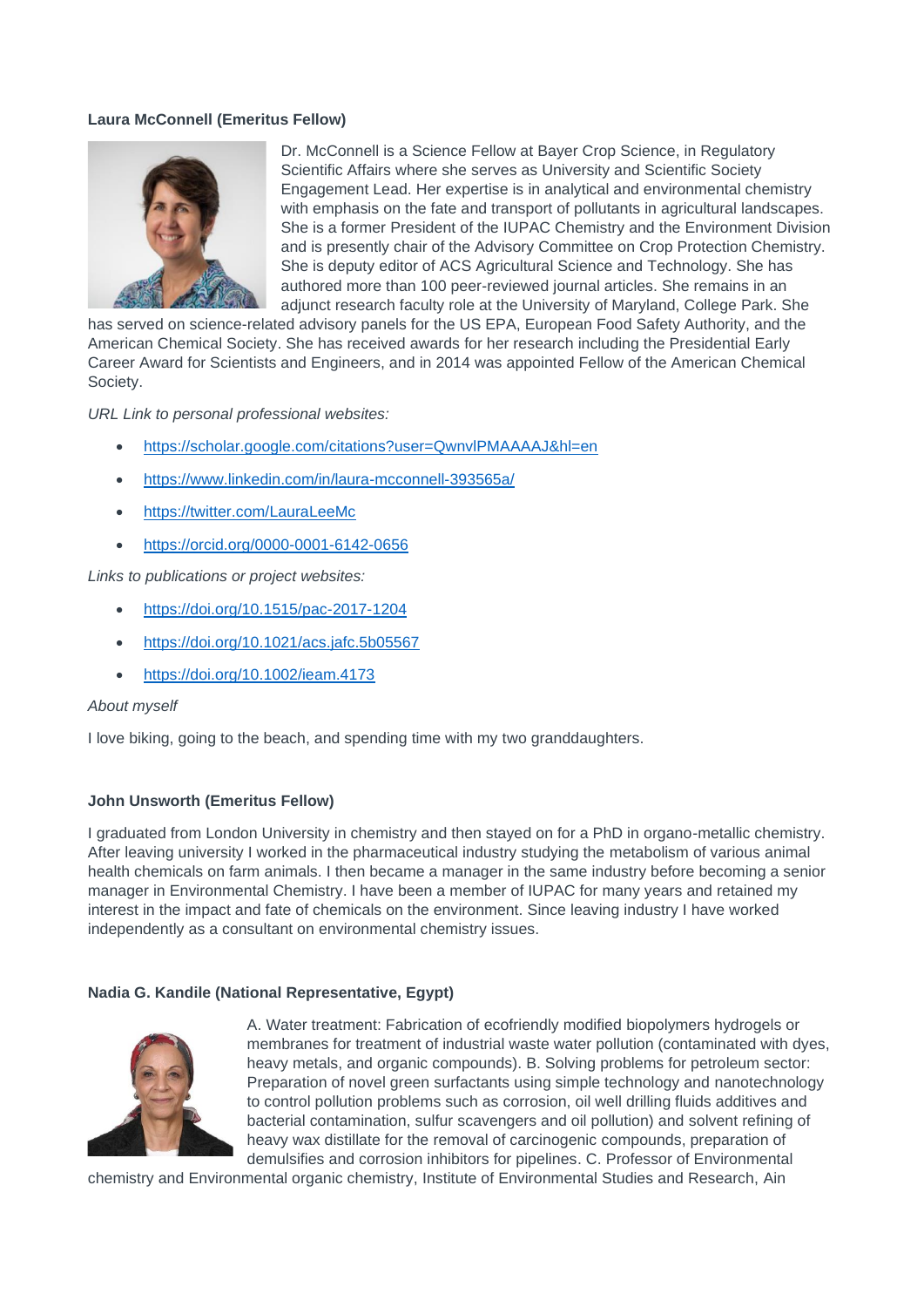Shams University. D. Consultant in the Science Center for Detection & Remediation of Environmental Hazards, Alazhar University Cairo, Egypt.

*URL Link to personal professional websites*:

- <https://orcid.org/0000-0003-3089-9224>
- <https://www.scopus.com/authid/detail.uri?authorId=6507548559>
- Thomson Reuters: Research ID: R-6034-2017

**Francois Jerome (National Representative, France)**

• https://www.researchgate.net/profile/Nadia Kandile/publications

*Links to publications or project websites:*

- <https://www.sciencedirect.com/science/article/pii/S1878535221002707>
- <https://www.sciencedirect.com/science/article/pii/S0141813021010503>
- <https://link.springer.com/article/10.1007/s00289-021-03633-w>

Main research activities: Catalytic conversion of biobased feedstocks to specialty chemicals. The developed expertise largely concerns (1) the coupling of catalysis with promotional tools such as ball-milling, ultrasound, etc..., and (2) the design of bifunctional catalytic reactions.

*URL Link to personal professional websites:* 

• <https://ic2mp.labo.univ-poitiers.fr/membres/jerome-francois/>

*Links to publications or project websites:*

- <https://onlinelibrary.wiley.com/doi/10.1002/anie.201806825>
- <https://onlinelibrary.wiley.com/doi/10.1002/anie.202109516>
- <https://pubs.acs.org/doi/10.1021/acssuschemeng.8b00100>

# *About myself*

I like running, mainly trails.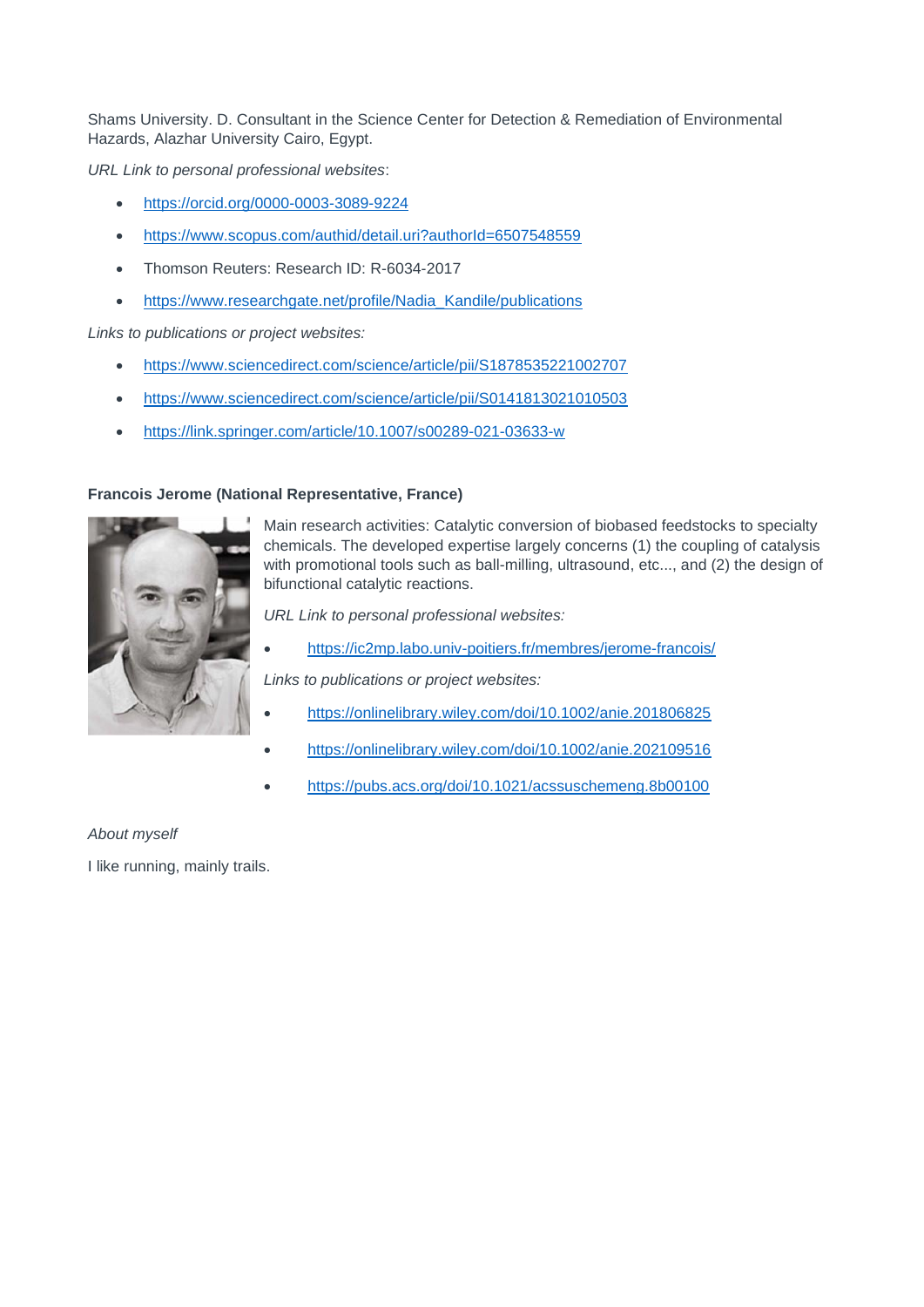# **Roland Kallenborn (national Representative, Norway)**



Professor Roland Kallenborn is a senior scientist and University teacher in the field of organic analytical chemistry, environmental chemistry and environmental risk assessment, bioaccumulation and food web responses to environmental contaminants. Kallenborn was appointed Professor competence by an independent international evaluation committee in 2007. He is an environmental chemist with his main research interests in method development for characterisation, quantiative analysis, risk assessment, and mitigation of organic environmental pollutants (including contaminants of emerging concern and their transformation products). Currently, his research focuses on the elucidation of pollutant profiles in Urban Agriculture, food processing and Arctic environments. He applies modern advanced trace analytical methods in an interdisciplinary context in his research strategies. For his scientific activities, he applies quantitative validated analytical methods for the determination of legacy and emerging priority anthropogenic pollutant. He works with advanced chromatographic separation techniques

with sensitive mass spectrometric detection (LC/MS, GC/MS, GCxGC-MS). Kallenborn is author/ co-author of 120 per reviewer publications, 12 books/ monographs (author, chapter author and editor), 20 contract reports, 10 popular science papers and more than 300 presentations (poster/ oral) in international conferences and seminars. He serves as editor/ editorial board member for the IF registered scientific Journals "Current Chromatography", "Fresenius Environmental Bulletin", "Ecotoxicology and Chemistry", "Environmental Science and Pollution Research" (Springer) and "Chemosphere" (Elsevier).

*URL Link to personal professional websites:* 

- <https://orcid.org/0000-0003-1703-2538>
- <https://www.researchgate.net/profile/Roland-Kallenborn>
- <https://www.nmbu.no/ans/roland.kallenborn>
- [http://umb.academia.edu/RolandKallenborn](https://umb.academia.edu/RolandKallenborn)
- <https://www.scopus.com/authid/detail.uri?authorId=6603827222>
- <https://www.semanticscholar.org/author/Roland-Kallenborn/7441576>
- <https://www.arcus.org/researchers/38285/display>
- <https://publons.com/researcher/1202406/roland-kallenborn/>

#### **Hiroto Tamura (National Representative, Japan)**

Hiroto Tamura is Full Professor of Environmental Microbiology at Department of Environmental Bioscience, Meijo University, Japan. He received his master in 1981 and Ph.D. degree from Kyushu University (Japan) in 1986. He had his job experience at Shionogi & Co., Ltd., Osaka Japan during 1981-1994 as research scientist for new pesticides synthesis and mode of action. In 1994, he got his position at Meijo University. He researched at Michigan State University, USA in 1989-90 as visiting scientist and Chemical Industry Institute of Toxicology (CIIT), North Carolina, USA in 1999-2000 as Principal Investigator. His Expertise/ Fields of Research interest is as follows; 1) Fate and bioremediation of pollutants in the environment, 2) Development of novel identification and typing method of bacteria, "proteotyping by S10-GERMS method, 3) Bioavailability of CO<sup>2</sup> and CH<sup>4</sup> as source of clean energy and raw materials using synthetic biology and green microbiology in relation with SDGs.

*URL Link to personal professional websites:* 

• [https://www.researchgate.net/scientific-contributions/39895020\\_Hiroto\\_Tamura](https://www.researchgate.net/scientific-contributions/39895020_Hiroto_Tamura)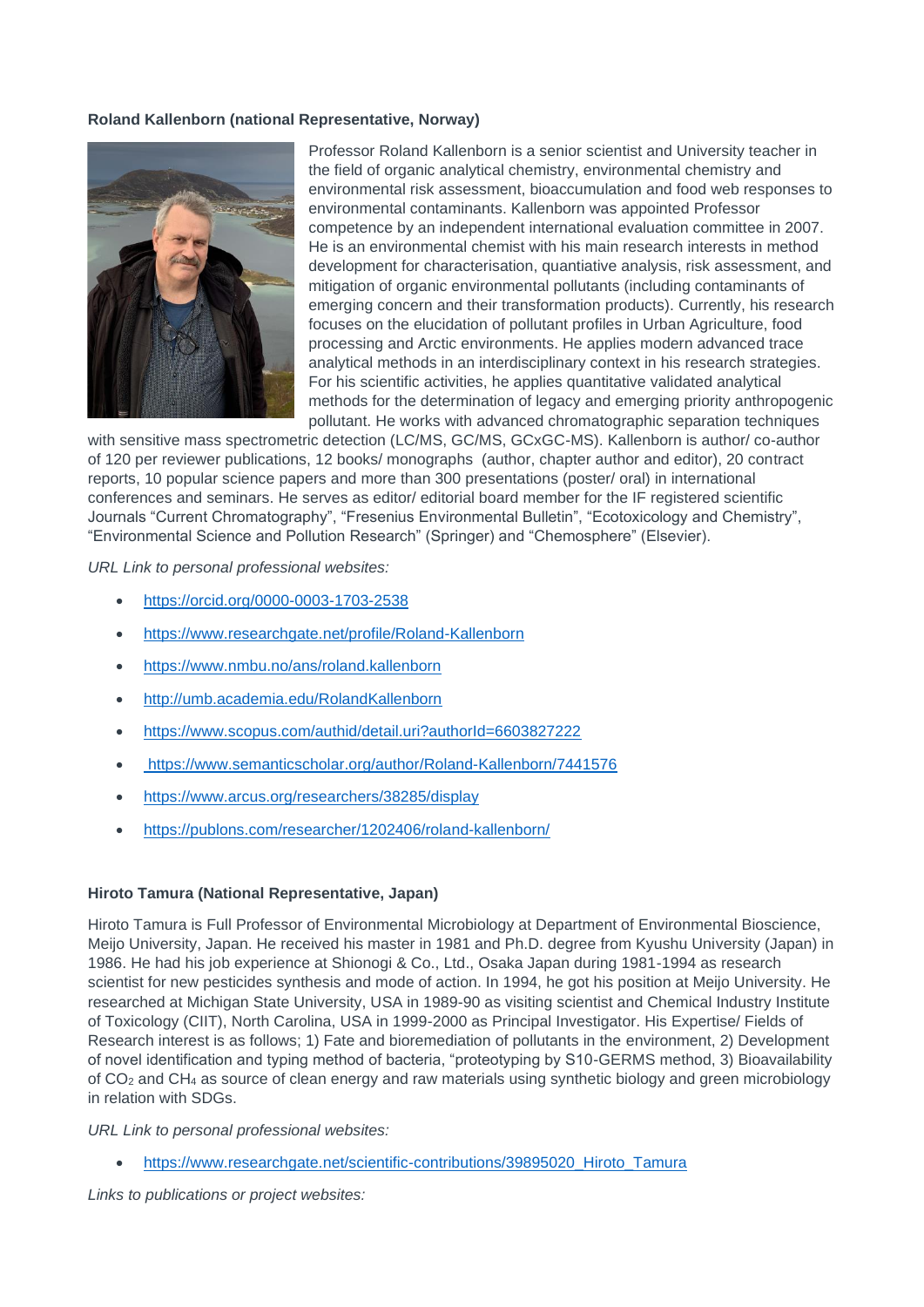- <https://www.sciencedirect.com/science/article/abs/pii/S0959652620327682>
- <https://pubs.acs.org/doi/10.1021/sb400197f>
- <https://www.sciencedirect.com/science/article/abs/pii/S0740002020301313>

#### **Cora Young (National Representative, Canada)**



Dr. Cora Young is an Associate Professor and the Rogers Chair in Chemistry at York University in Toronto, Canada. Dr. Young's research team focuses on the development and use of state-of-the-science analytical techniques to probe chemical mechanisms relevant to pollutant fate, air quality (both outdoor and indoor), and climate change. She completed her PhD at the University of Toronto, followed by a postdoctoral fellowship at the National Oceanic and Atmospheric Administration (NOAA) in Boulder, Colorado. She has published over 60 papers in the peer-reviewed literature and was recently named as one of Chemical and Engineering News' Talented 12. Her work has been widely covered in the media and she enthusiastically works with community organizations and the media to ensure effective communication of environmental chemistry concepts.

*URL Link to personal professional websites:* 

• [www.cjygroup.com](http://www.cjygroup.com/)

*Links to publications or project websites:*

- <https://agupubs.onlinelibrary.wiley.com/doi/10.1029/2020GL087535>
- <https://pubs.acs.org/doi/abs/10.1021/acs.est.6b06160>
- <https://acp.copernicus.org/articles/14/3427/2014/>

#### **Susanne Laura Waaijers-van der Loop (national Representative, Netherlands)**



Susanne Laura Waaijers-van der Loop, PhD, has a background in environmental chemistry and ecotoxicology. She works at the National Institute for Public Health and the Environment (Rijksinstituut voor Volksgezondheid en Milieu, RIVM) as a project coordinator and senior scientific advisor Circular Economy and Sustainability.

In her work she interacts with a great variety of stakeholders, including academic researchers, public institutes, NGOs and entrepreneurs. She chairs the RIVM Plastics working group, which includes experts in public health, environmental chemistry, (eco)toxicology and environmental sciences. She is also a project coordinator of a sustainable health care research program,

commissioned by the Dutch ministry of Health, Welfare and Sport.

Waaijers is also member of the national MilieuChemTox board (environmental division of the Royal Netherlands Chemical Society (KNCV) & The Dutch Society of Toxicology (NVT)).

- <https://www.linkedin.com/in/susanne-waaijers-van-der-loop>
- <https://orcid.org/0000-0002-0494-2316>
- <https://www.researchgate.net/profile/Susanne-Waaijers>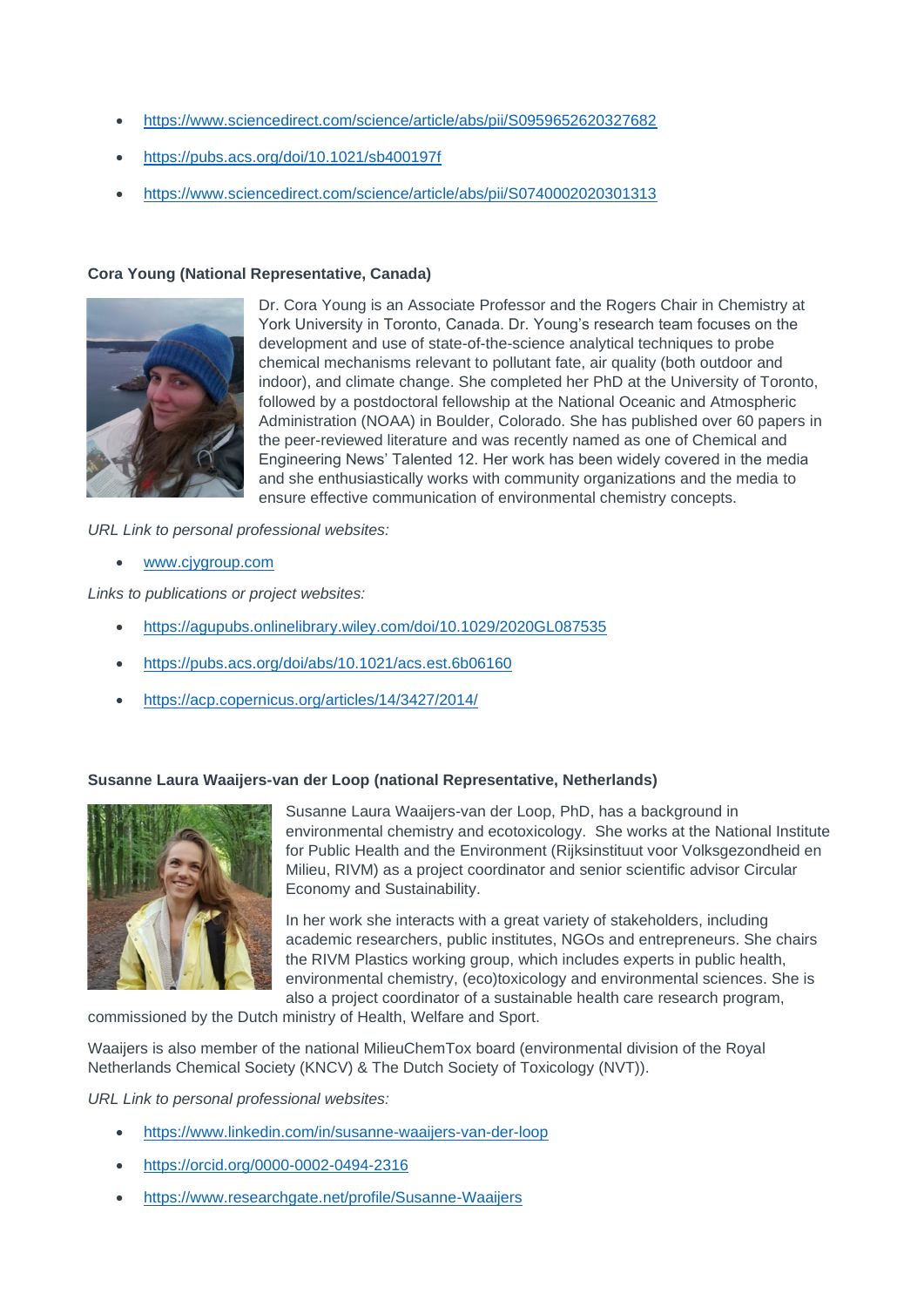#### *Links to publications or project websites:*

- <https://www.rivm.nl/en/circular-economy>
- <http://sustainabilitymethod.com/>
- <https://www.rivm.nl/en/microplastics>

#### *About myself*

Happy citizen, love learning, sharing knowledge & singing.

#### **Melanie Kah (national Representative, New Zealand)**



Melanie Kah graduated with a MSc in Agronomy and Soil Sciences (University of Nancy, France), before completing her PhD on the fate of pesticides in soils (University of York, UK). After working for a couple of years at the UK Food and Environmental Research Agency (FERA), Melanie moved to the University of Vienna (Austria). In 2018, Melanie was invited as a Distinguished Visiting Scientist at the CSIRO (Adelaide, Australia), and she was appointed in 2019 at the School of Environment of the University of Auckland (New Zealand).

Melanie's research focuses on the environmental fate of contaminants including pesticides, nanoparticles, PFAS and metals. Melanie's work on the

ecological risk assessment of nano-agrochemicals is a good illustration of the multidisciplinary approach applied in her research group. Recent projects also include transdisciplinary and community-oriented initiatives looking at contamination in domestic gardens and the home environment.

*URL Link to personal professional websites:* 

- <https://www.science.auckland.ac.nz/people/profile/melanie-kah>
- <https://scholar.google.com/citations?user=FnQrigwAAAAJ>
- <https://www.linkedin.com/in/melanie-kah-3b008b9/?originalSubdomain=nz>

*Links to publications or project websites:*

- <https://www.nature.com/articles/s41565-018-0131-1>
- <https://www.sciencedirect.com/science/article/abs/pii/S0043135417306437>
- <https://www-nature-com.ezproxy.auckland.ac.nz/articles/s41565-021-00964-7>

#### **Vladimir Beskoski (Serbia)**



Associate Professor Dr. Vladimir P. BESKOSKI, PhD in Biochemistry (Male, 46 years) performed his studies in Biochemistry at the University of Belgrade – Faculty of Chemistry (UBFC). He finished his PhD in 2011 on the study of the activities of microorganisms and their application in bioremediation. As an Invited foreign researcher (supported by Japan Society for Promotion of Science), he spent more than a year at the Kobe University, Japan researching biodegradation of persistent organic pollutants. Since 2011, he works at the UBFC. He is (the) president of the Environmental Chemistry Division of the Serbian Chemical Society and national

representative in IUPAC. His field of research is environmental biotechnology, metabolism of extremophiles, and applications of microorganisms in bioremediation and biohydrometallurgy, as well as for the synthesis of exopolysaccharides and surface-active compounds.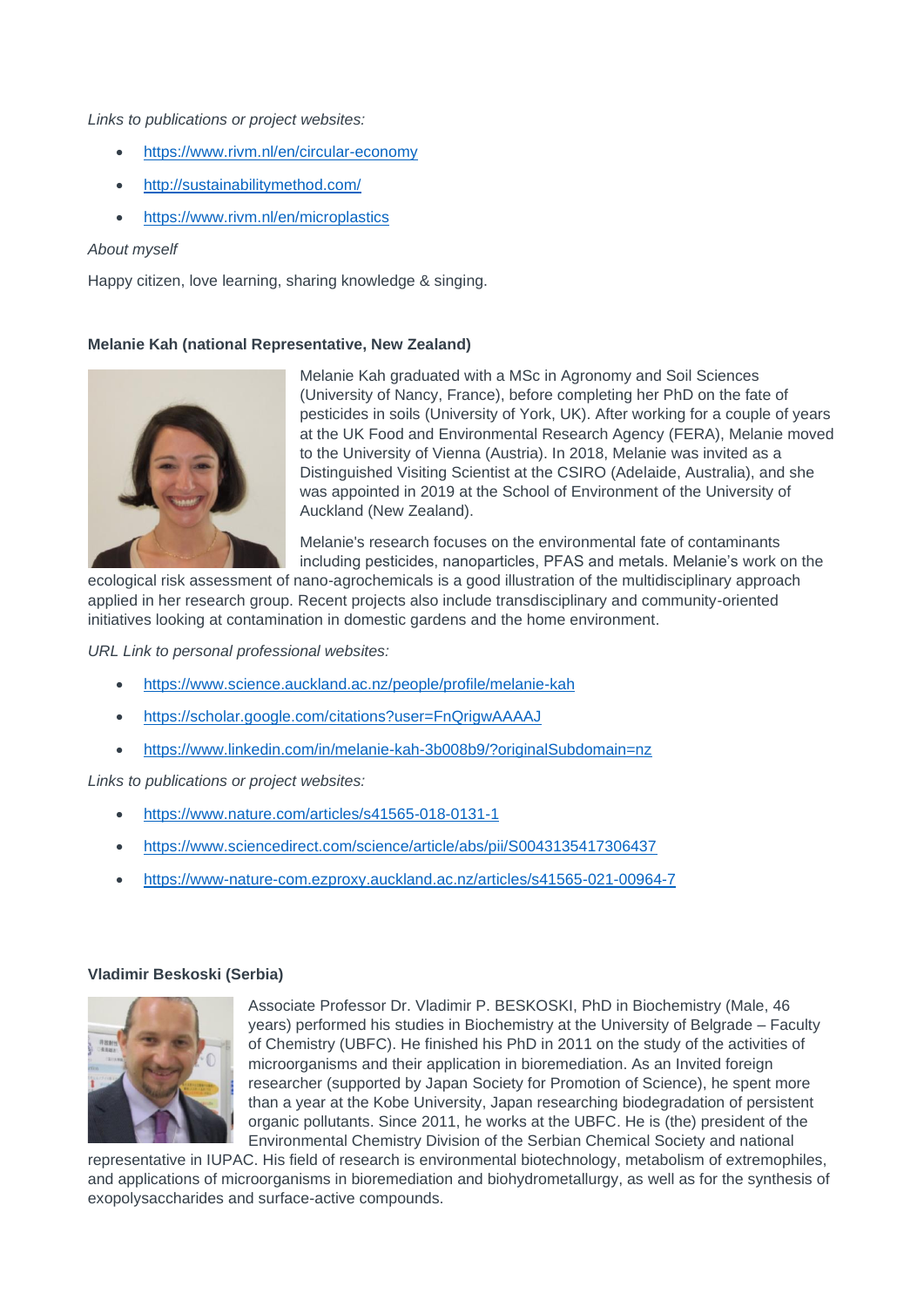#### *URL Link to personal professional websites:*

- <http://orcid.org/0000-0002-6372-4706>
- [https://www.researchgate.net/profile/Vladimir\\_Beskoski](https://www.researchgate.net/profile/Vladimir_Beskoski)
- https://www.chem.bg.ac.rs/osoblie/290-en.html
- <https://www.scopus.com/authid/detail.uri?authorId=16833361500>
- [http://cherry.chem.bg.ac.rs/APP/faces/author.xhtml?author\\_id=orcid::0000-0002-6372-](http://cherry.chem.bg.ac.rs/APP/faces/author.xhtml?author_id=orcid::0000-0002-6372-4706&item_offset=0&project_offset=0&sort_by=dc.date.issued) [4706&item\\_offset=0&project\\_offset=0&sort\\_by=dc.date.issued](http://cherry.chem.bg.ac.rs/APP/faces/author.xhtml?author_id=orcid::0000-0002-6372-4706&item_offset=0&project_offset=0&sort_by=dc.date.issued)

## **Montip Sriratana (Thailand)**



Dr. Monthip Sriratana received bachelor degree in Chemistry from Mahidol University, master degree in environmental engineering from Asian Institute of Technology and Ph.D. from The University of Tokyo, Japan.She previously held key positions of the Ministry of Natural Resources and Environment of Thailand including Director General of Environmental Quality Promotion, Director General of Pollution Control Department. She was elected as the Member of Parliament (Democrat Party in 2013). She is the Director of Climate Change Research Strategies Center, Director of Digital Belt and Road International Center of Excellence, Bangkok. She also served as a member of the Boards of the following organizations: Stockholm Environment Institute (SEI), Sweden, International Science Council (ISC), France, Institute of Global

Environmental Starategies (IGES), Japan. She is the founder of Environmental Research and Training Center (ERTC) and involved in promoting environmental chemistry research in the field of water and wastewater, air pollution, solid and hazardous waste and etc. Her researches focus mainly on " Fate and Distribution of Polychlorinated Biphenyls in the tropical Environment", "Concentrations and Compositions of PCBs Congeners in the Air around Stored and used Capacitors containing PCB Insulator oil in a suburb of Bangkok, Thailand", " Persistent of Organochlorine Pesticides in the Green Lip Mussel (PERNA Viridis) from Marine Estuaries in Thailand.

#### **Bulent Mertoglu (Turkey)**



Prof. Dr. Bulent Mertoglu is a professor at Marmara University, Department of Bioengineering. He has published 36 SCI Index articles in his academic studies for more than 20 years. Recently, he has been working on the production of hydrazine from Anammox bacteria, as well as conducting a project on genetic manipulations to reduce the effects of nanoplastics on saccharomyces cerevisiae. His research activities have been focused on environmental biotechnology and microbiology of aerobic-anaerobic biodegradation, biological nutrient removal and landfill stabilization. He has a wide and rich experience on leachate treatment plants and wastewater treatment plant operation.

- <https://orcid.org/0000-0001-6827-3791>
- <https://scholar.google.com.tr/citations?user=Fiqg74AAAAAJ>
- <https://www.linkedin.com/in/bulent-mertoglu-5991374a/>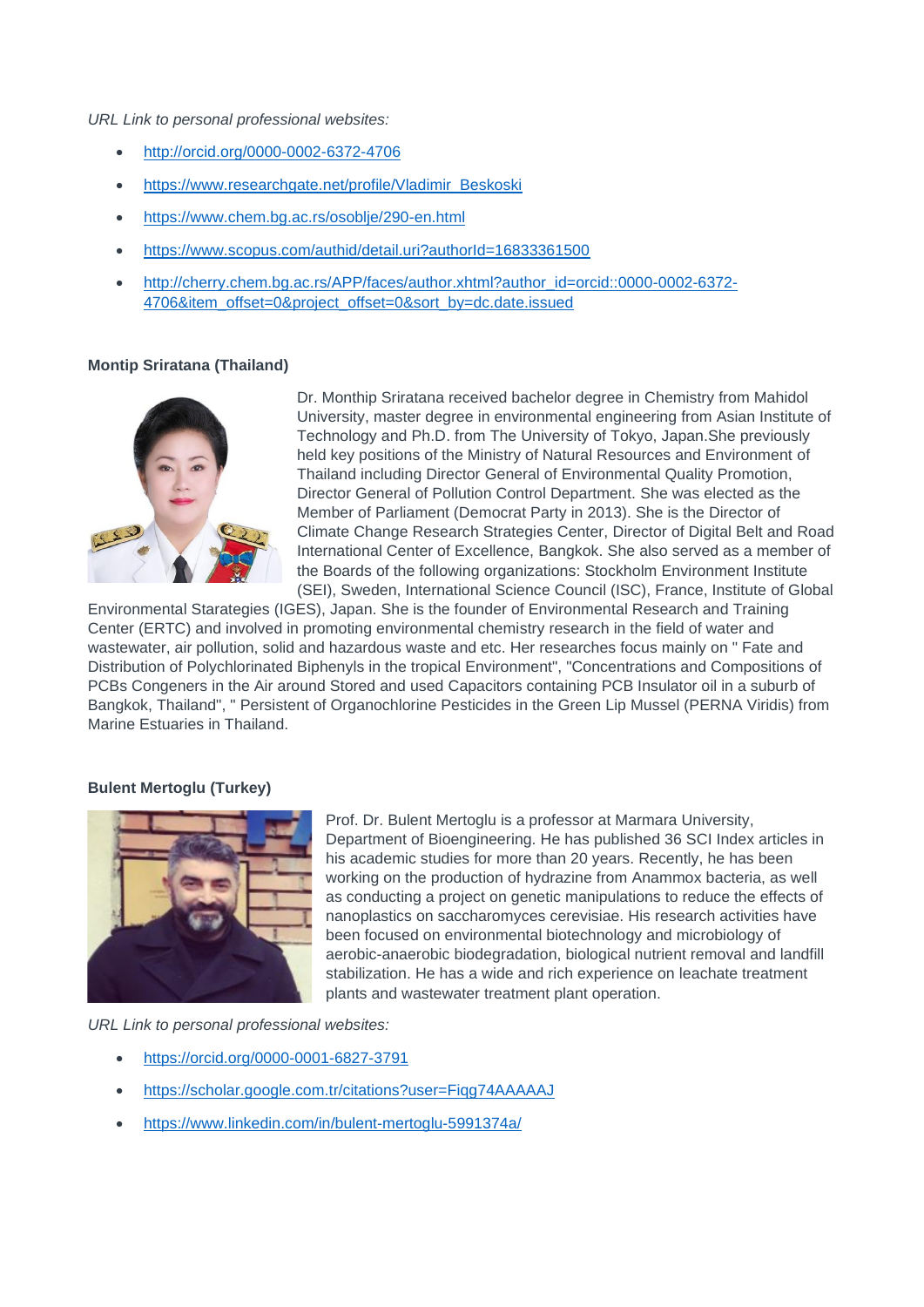# **Joon Ching Juang (Malaysia)**



Dr Joon Ching Juan actively involved in various research activities especially in the area of nanomaterial and catalysis. Most of his research activities are focused on understanding the nano-structure to be applied in environmental. Up to date, he has managed to publish more than 100 publications with an h-index of 36 (5,164 citation). The planet earth has been tirelessly supplying us with foods and shelter. Therefore, there is a need to protect and utilize the natural resources more responsibly. Therefore, the research is to make use of the sun energy (photon) to treat wastewater and also purify the water. The main research focus is to synthesize new type of photocatalyst with high efficiency such as graphene

based photocatalyst, expanded MoS2, etc. As a strong believer in research driven innovation, he has filed six patents to be used in industries.

*URL Link to personal professional websites:* 

• <https://umexpert.um.edu.my/jcjuan>

*Links to publications or project websites:*

- <https://www.sciencedirect.com/science/article/abs/pii/S0043135415302578>
- <https://www.sciencedirect.com/science/article/abs/pii/S0169433216303506>
- <https://pubs.rsc.org/en/content/articlehtml/2019/ra/c9ra01209e>

#### *About myself:*

If I have magical power, it would turn all sort of water into drinking or clean water.

#### **Zisis Vryzas (Greece)**



On May 25, 2009, I was elected Lecturer in Plant Protection and Pollution of Agroecosystems of the Department of Agricultural Development of Democritus University of Thrace and I become the Director of Laboratory of Agricultural Pharmacology and Ecotoxicology. Ιn August 2013 and May 2018, I was appointed Assistant Professor and Associate Professor, respectively. I taught / I teach the courses Weed Science (2013-2020), Introduction to Agricultural Pharmacology (2009-2010, 2014-2020), Ecological Risk Assessment (2009-2010), Ecotoxicology (2009-2010, 2013-2020), Agriculture and Environment (2010-2019), Integrated Crop Protection - Product Certification (2010-2014), Agriculture and Pollution of

Aquatic Ecosystems (2010-2020), General Ecology (2010-2013), Advanced Agricultural Pharmacology (2009-2020) Also, from 2014 until now I teach the Postgraduate course in Agro-ecosystem Pollution at the Sustainable Production Systems and Environment in Agriculture.

RESEARCH INTERESTS: Environmental fate of pesticides and contamination of surface- and groundwater bodies Monitoring of pesticide residues in environmental samples, food and Feed Pesticide risk assessment to human health and environment

*URL Link to personal professional websites*:

- <https://agro.duth.gr/en/author/zvryzas/>
- <https://orcid.org/0000-0003-4396-4398>
- <https://www.linkedin.com/in/zisis-vryzas-89252135/>
- <https://www.researchgate.net/profile/Zisis-Vryzas>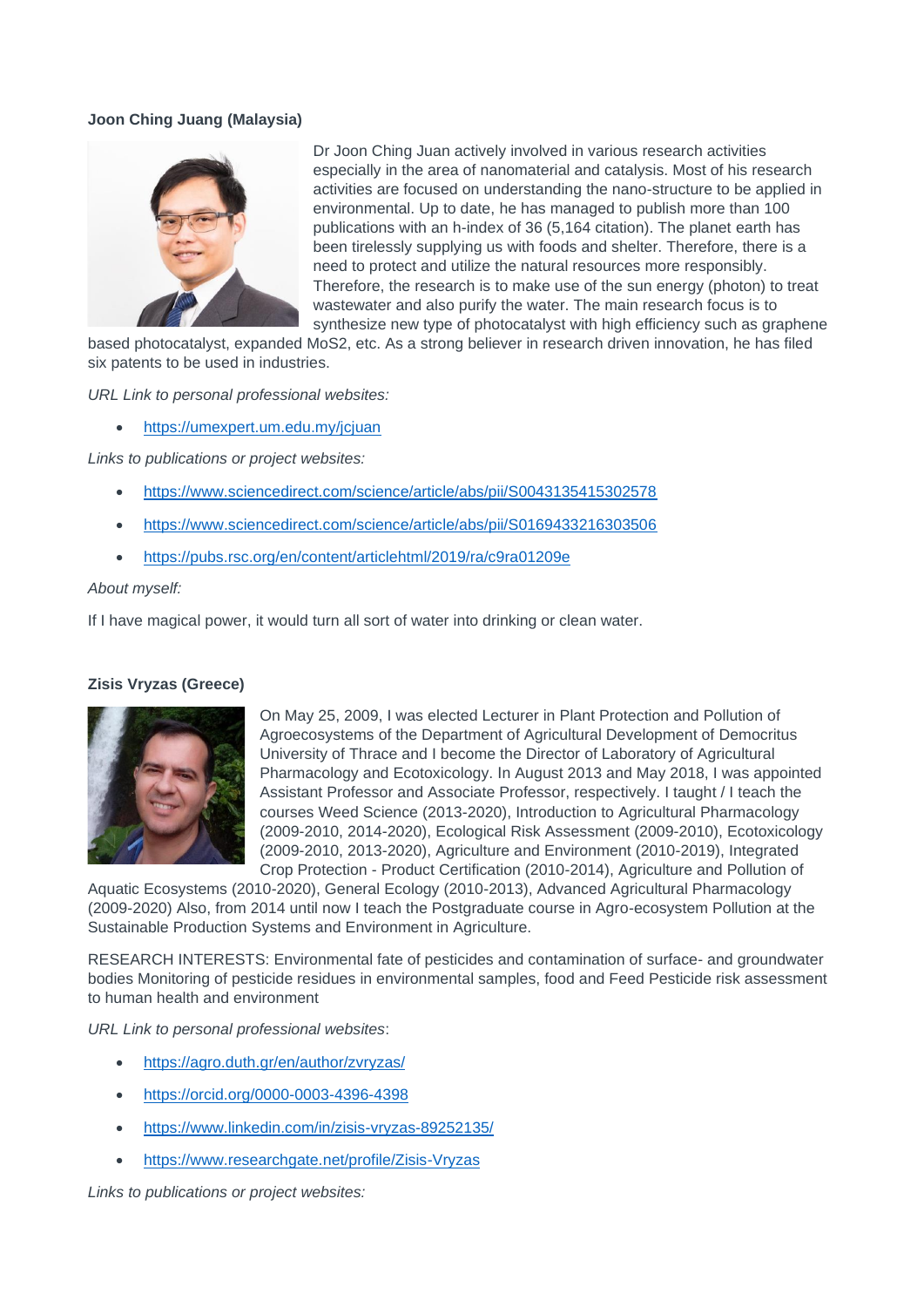- <http://h2020-rise-knowpec.com/>
- <https://www.frontiersin.org/articles/10.3389/fmicb.2016.01968/full>
- <https://www.sciencedirect.com/science/article/pii/S0160412016300393?via%3Dihub>

# **Gijs A. Kleter (Netherlands)**



Gijs Kleter, PhD, is from Wageningen Food Safety Research, with 20+ years working experience in the field of safety assessment of genetically modified crop-derived (GM) foods and feeds and more broadly, exploration of scientific data on emerging food safety risks. Besides the regulatory affairs, this also comprises literature-based desk research into the implications of new technological developments (e.g., gene editing, synthetic biology) for incumbent safety assessment approaches, regulation, and enforcement for biotechnology products. He also serves on IUPAC's Committee on Crop Protection Chemistry, where he has led projects focusing on the interface of biotechnology and crop protection such as environmental impacts of pesticide use on GM crops, pesticide residues in herbicide-tolerant crops, and RNA interference. Prime

topics of interest in environmental chemistry include: 1) the safety of biotechnological crop protection solutions and related new technologies; 2) international harmonization of risk assessment approaches; and 3) food safety impact of environmental factors.

*URL Link to personal professional websites:* 

- <https://www.vcard.wur.nl/Views/Profile/Edit.aspx?id=1747&ln=eng>
- <https://www.linkedin.com/in/gijs-kleter-72727a10/?originalSubdomain=nl>
- <https://orcid.org/0000-0001-7030-1149>

*Links to publications or project websites:*

- <https://onlinelibrary.wiley.com/doi/10.1002/ps.5957>
- <https://onlinelibrary.wiley.com/doi/10.1002/ps.2128>
- <https://onlinelibrary.wiley.com/doi/10.1002/ps.1513>

#### *About myself*

Featuring as interviewee (on pesticide issues) in a not all too serious. Youtube video about crop biotech (Hubble, "GMOs - How bad are they?", see<https://www.youtube.com/watch?v=CMc8B13Qo50>

# **Felicia Wu (USA)**



My research, teaching, and professional service have focused on how dietary and environmental chemical exposures affect human and animal health. I serve / have served on food and feed safety committees of the US National Academy of Sciences, World Health Organization, and Food and Agriculture Organization of the United Nations. My top three research/teaching interests around environmental chemistry are: food safety, human health, and quantitative risk assessment.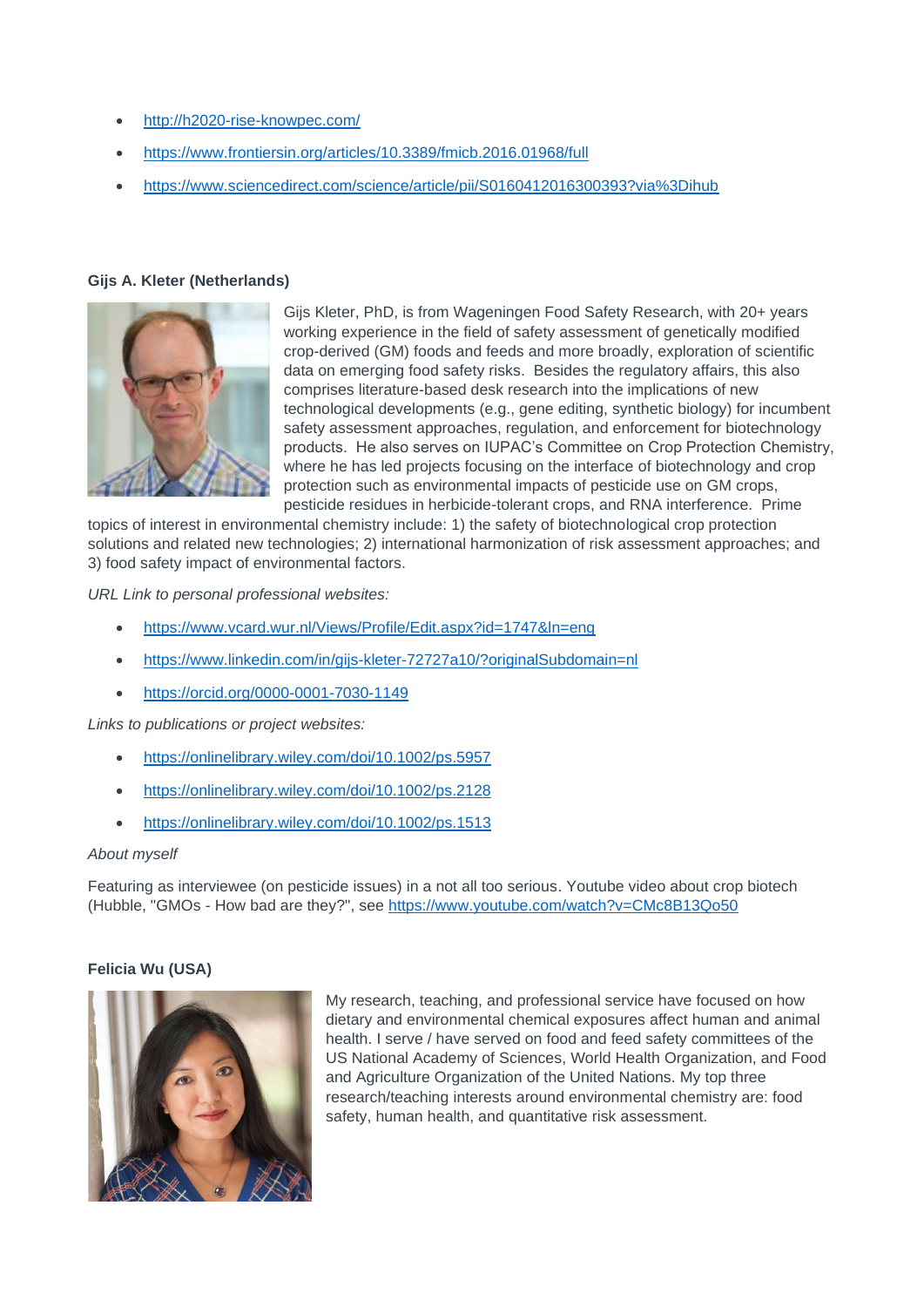*URL Link to personal professional websites:* 

• <https://www.canr.msu.edu/people/wu>

*Links to publications or project websites*

- <https://www.pnas.org/content/118/18/e2017470118/tab-article-info>
- <https://ehp.niehs.nih.gov/doi/10.1289/ehp.0901388>
- <https://www.nature.com/articles/s41598-020-66955-1>

## *About myself*

In 1994, I was a semi-finalist on the Jeopardy! Teen Tournament.

# **Silvina "Silvi" Di Pietro (USA)**



Silvina "Silvi" Di Pietro graduated from Florida International University (FIU) in 2021 with a Ph.D. in environmental chemistry. During her graduate studies, Silvi was a Department of Energy (DOE) Fellow at the Applied Research Center (ARC) in FIU. At ARC, she assisted in developing ammonia gas injection for uranium remediation at the DOE Hanford Site in Washington State. The injection remediation technique has the potential to treat and sequester uranium, the major contaminant of concern released at the Hanford Site. Thanks to the DOE Fellowship, she interned at DOE's national laboratories: twice (summer of 2016 and 2018) at Pacific Northwest National Laboratory (PNNL) and in summer of 2019 at Lawrence Livermore National Laboratory (LLNL). At PNNL, she worked with the interaction of uranium and

iodine in both clay and sediments, while at LLNL, she investigated neptunium diffusion in aged clays under anaerobic conditions. Silvi's professional interests include water chemistry, geochemistry, and remediation of contaminated areas.

*URL Link to personal professional websites:* 

- <https://www.linkedin.com/in/silvinadipietro/>
- <https://www.researchgate.net/profile/Silvina-Di-Pietro>
- [https://fellows.fiu.edu/doe-fellow-silvina-di-pietro-selected-as-the-u-s-delegate-to-the-international](https://fellows.fiu.edu/doe-fellow-silvina-di-pietro-selected-as-the-u-s-delegate-to-the-international-younger-chemists-network/)[younger-chemists-network/](https://fellows.fiu.edu/doe-fellow-silvina-di-pietro-selected-as-the-u-s-delegate-to-the-international-younger-chemists-network/)
- <https://orcid.org/0000-0002-7633-9284>
- <https://newsarchives.fiu.edu/2018/11/doe-fellowship-connects-student-to-her-familys-past>

*Links to publications or project websites:*

• <https://www.sciencedirect.com/science/article/pii/S0169131720300855?via%3Dihub>

#### *About myself*

I did a study abroad in the Peruvian Amazon (summer of 2011) and a tarantula (size of my hand) jumped on my head.

# **Ken Racke (USA)**

My initial training and research interests involved the environmental fate and effects of pesticides, with a special interest in insecticides. During my 33 years with Dow Chemical (Corteva Agriscience) I led and was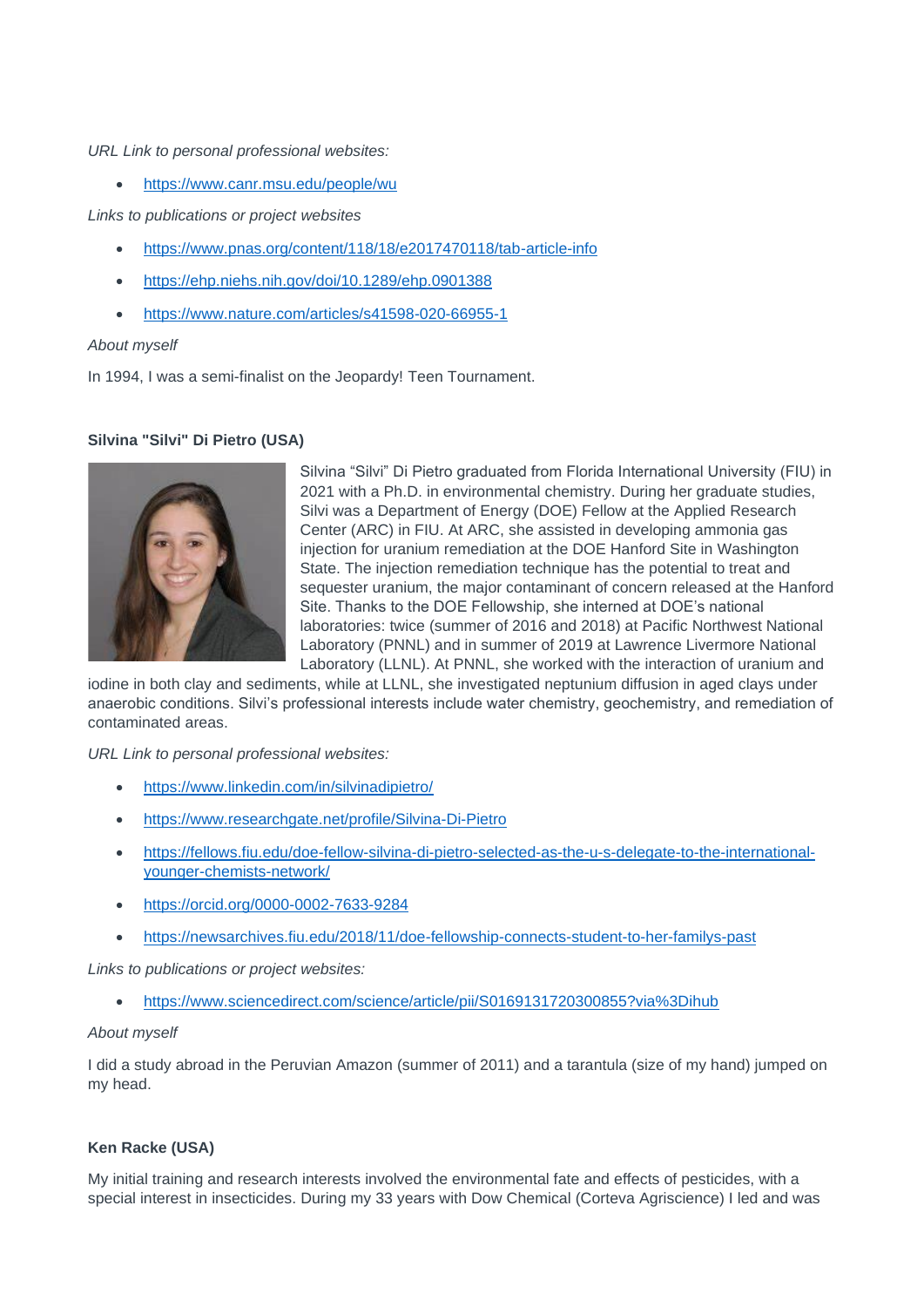involved in projects related to development and global regulatory approval of new pesticides as well as regulatory reevaluations of existing pesticides. My ongoing interests around environmental chemistry relate to 1) transformation and transport of pesticides in soil and water, 2) assessment of the potential impacts of pesticides on non-target organisms, including endangered species, and 3) advancement of pesticide management and understanding of risks/benefits by regulatory authorities and other stakeholders, with a special interest in scientifically emerging countries.

*URL Link to personal professional websites:* 

- <https://www.linkedin.com/in/kenneth-racke-6171135/>
- <https://www.researchgate.net/scientific-contributions/KD-Racke-34610113>

*Links to publications or project websites:*

- [https://global.oup.com/academic/product/pesticide-regulation-and-the-endangered-species-act-](https://global.oup.com/academic/product/pesticide-regulation-and-the-endangered-species-act-9780841227033)[9780841227033](https://global.oup.com/academic/product/pesticide-regulation-and-the-endangered-species-act-9780841227033)
- [https://global.oup.com/academic/product/certified-organic-and-biologically-derived-pesticides-](https://global.oup.com/academic/product/certified-organic-and-biologically-derived-pesticides-9780841238817)[9780841238817](https://global.oup.com/academic/product/certified-organic-and-biologically-derived-pesticides-9780841238817)
- <https://www.degruyter.com/document/doi/10.1351/pac199769061349/html>

# *About myself*

My first experience with IUPAC was as a poster presenter for the 6th International Congress of Pesticide Chemistry held in Ottawa, Canada, in 1986.

# **Amy Ritter (USA)**

Ms. Ritter has over 25 years of experience conducting exposure assessment studies for non-point source water quality issues. She is the co-author of two fate and transport models (RIVWQ and RICEWQ). She is experienced in the use of many regulatory models around the world to analyze the effect of pesticides in surface waters and their potential to leach to groundwater. She has pioneered procedures for simulating pesticide fate and transport associated with rice agriculture in the United States, Europe, Japan, and China and banana agriculture in Costa Rica. She was the lead investigator on several industry-wide working groups including the FIFRA Exposure Model Validation Task Force. In 2012 she served as a hearing expert to the Work Group for preparing two scientific Opinions on the report of FOCUS ground water. She has participated as an instructor in Risk Assessment workshops sponsored by IUPAC in China, Colombia, Chile, and Costa Rica.

*URL Link to personal professional websites:* 

• [https://www.linkedin.com/search/results/all/?keywords=amy%20ritter&origin=RICH\\_QUERY\\_SUGG](https://www.linkedin.com/search/results/all/?keywords=amy%20ritter&origin=RICH_QUERY_SUGGESTION&position=7&searchId=6b56c324-21b7-487a-8dc4-4128fcbf06cf&sid=_iM) [ESTION&position=7&searchId=6b56c324-21b7-487a-8dc4-4128fcbf06cf&sid=\\_iM](https://www.linkedin.com/search/results/all/?keywords=amy%20ritter&origin=RICH_QUERY_SUGGESTION&position=7&searchId=6b56c324-21b7-487a-8dc4-4128fcbf06cf&sid=_iM)

*Links to publications or project websites:*

• <https://www.waterborne-env.com/>

*About myself*

I've traveled to all 7 continents

# **Kaushik Banerjee (India)**

Dr Kaushik Banerjee is a Principal Scientist from ICAR-National Research Centre for Grapes, Pune. His area of research focuses on the development of efficient analysis methods for the sensitive and confirmatory estimation of pesticide residues and mycotoxins in agricultural and food matrices, and risk assessment studies for fixation of crop-specific maximum residue limits. Being a member of the Scientific Panels and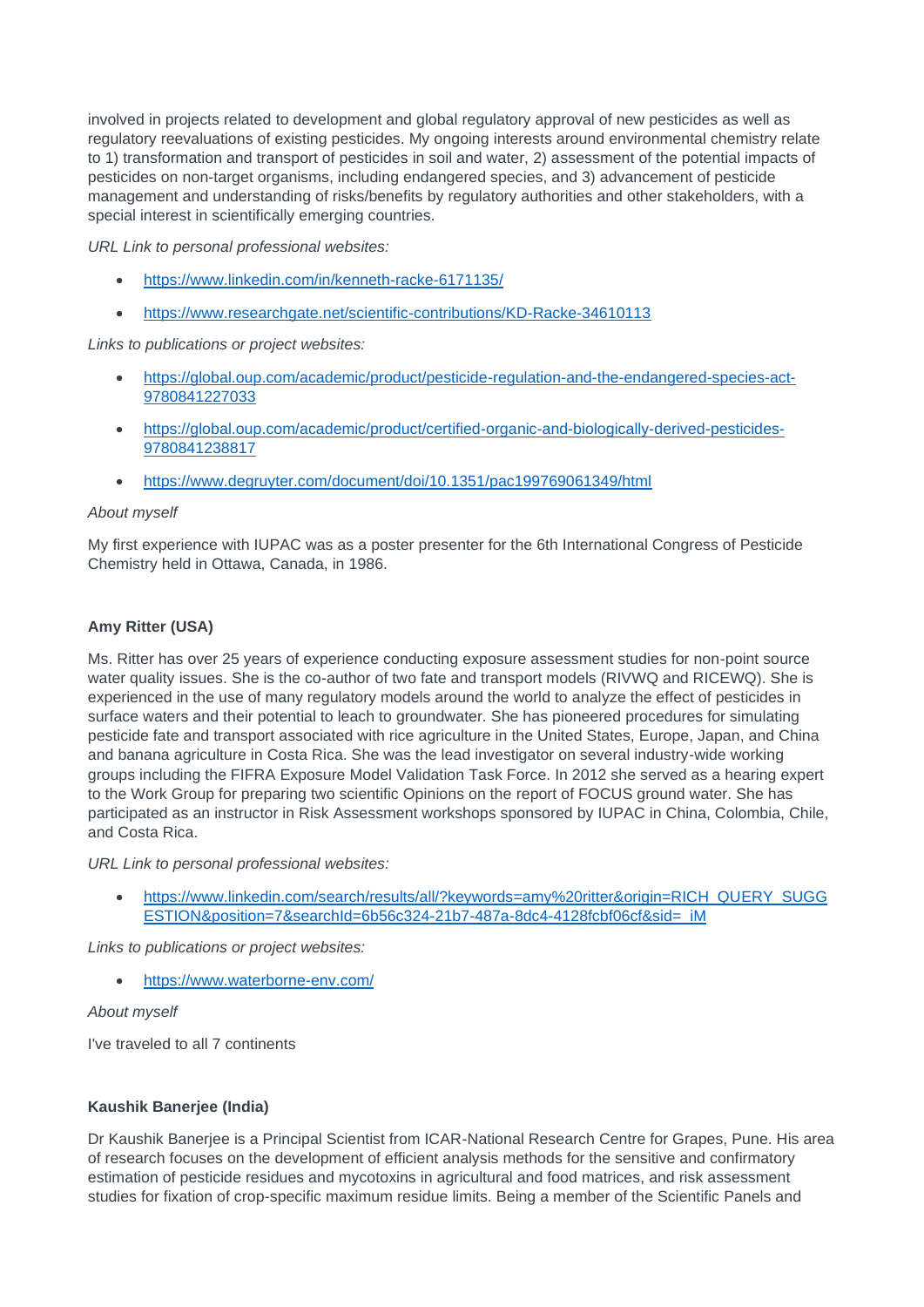Working Groups of Food Safety Standards Authority of India (FSSAI), he regularly contributes to the development and implementation of the food safety standards in India. Dr Banerjee's extensive contributions to science and community have earned him numerous national and international laurels. He received the prestigious Harvey W. Wiley Award of AOAC INTERNATIONAL in 2017, and the Recognition Award of National Academy of Agricultural Sciences (NAAS) in 2019. Earlier, he was named as a Fellow by the Royal Society of Chemistry (FRSC), National Fellow- Indian Council of Agricultural Research and Fellow-NAAS.

*URL Link to personal professional websites:* 

- <https://orcid.org/0000-0002-5026-2370>
- <https://www.linkedin.com/in/kaushikbanerjeefrsc/>
- [https://scholar.google.co.in/citations?hl=en&view\\_op=list\\_works&gmla=AJsN-](https://scholar.google.co.in/citations?hl=en&view_op=list_works&gmla=AJsN-F4LFKTHlXxCbzdkswn6UBPqSDjUF6N_r5Dy2kzhhDyH5sgiZyGwHrbO7AnZtBlIRqMJWSkiZ6LhoyEkY20AnD1IWQjO1TobLOv7G3fXeBoHv9puXD4&user=YQQvY54AAAAJ)[F4LFKTHlXxCbzdkswn6UBPqSDjUF6N\\_r5Dy2kzhhDyH5sgiZyGwHrbO7AnZtBlIRqMJWSkiZ6Lhoy](https://scholar.google.co.in/citations?hl=en&view_op=list_works&gmla=AJsN-F4LFKTHlXxCbzdkswn6UBPqSDjUF6N_r5Dy2kzhhDyH5sgiZyGwHrbO7AnZtBlIRqMJWSkiZ6LhoyEkY20AnD1IWQjO1TobLOv7G3fXeBoHv9puXD4&user=YQQvY54AAAAJ) [EkY20AnD1IWQjO1TobLOv7G3fXeBoHv9puXD4&user=YQQvY54AAAAJ](https://scholar.google.co.in/citations?hl=en&view_op=list_works&gmla=AJsN-F4LFKTHlXxCbzdkswn6UBPqSDjUF6N_r5Dy2kzhhDyH5sgiZyGwHrbO7AnZtBlIRqMJWSkiZ6LhoyEkY20AnD1IWQjO1TobLOv7G3fXeBoHv9puXD4&user=YQQvY54AAAAJ)
- <https://nrcgrapes.icar.gov.in/staff/KBanerjee.htm>
- <https://aoac-india.org/chairman/>

*Links to publications or project websites:*

- <https://doi.org/10.1016/j.chroma.2021.462346>
- <https://doi.org/10.1016/j.chroma.2021.462208>
- <https://doi.org/10.1016/j.foodchem.2019.125216>

# *About myself*

One thing I cannot live without is Bengali sweets :)

# **Andrew DeAngelis (USA)**

I am a synthetic organic chemist by training. I began my career as a development chemist at Johnson Matthey with a focus on homogeneous catalyst development and process development. I later moved into a product manager role within the homogenous catalysis group. In 2015, I joined the crop protection unit of DuPont in the insecticide discovery group. The R&D unit was sold to FMC in 2017, where I am currently a Sr. Global R&D Scientist in the discovery chemistry department. I am a 2021 IUPAC Young Observer. My top research interests are the synthesis of complex and biologically active compounds, mechanistic analysis, and homogeneous catalysis/organometallic chemistry.

*URL Link to personal professional websites:* 

• <https://www.linkedin.com/in/andrew-deangelis-a60b2b46>

*Links to publications or project websites:*

- <https://pubs.acs.org/doi/10.1021/acs.accounts.5b00425>
- <https://onlinelibrary.wiley.com/doi/abs/10.1002/anie.201208544>

# *About myself*

I am a lifelong Phillies fan, and was in the stands when they won it all in 2008

# **Michelle Bailey (USA)**

Dr. Michelle Bailey is a Research Chemist at the National Institute of Standards and Technology (NIST) in Gaithersburg, Maryland. Her research focuses on the development and implementation of optical diagnostic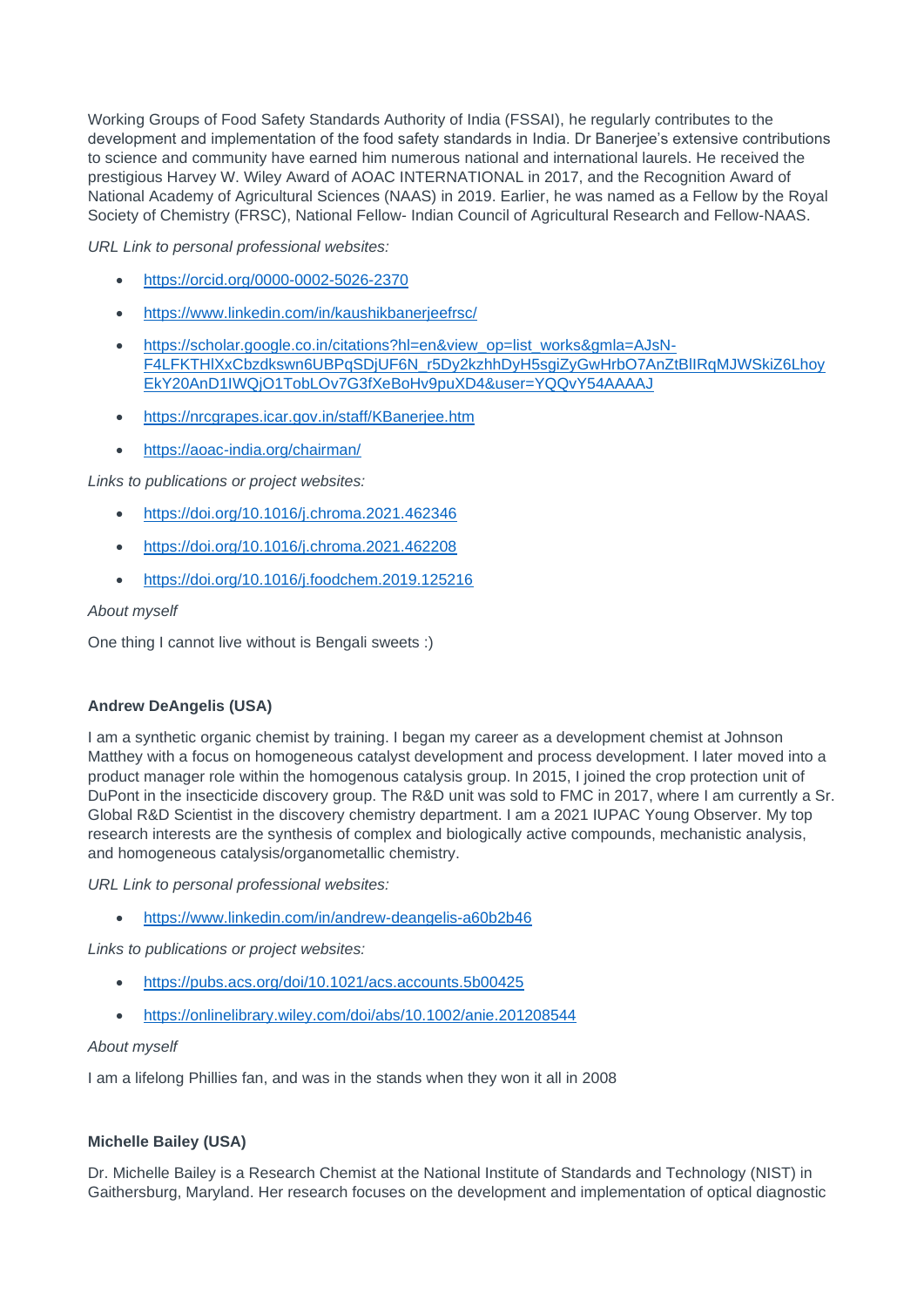techniques for atmospheric trace gas analysis. Prior to joining NIST, she championed three field campaigns in Fairbanks, Alaska to investigate carbon feedbacks above thawing permafrost using open-path spectroscopy and worked with local government and education officials to deploy low-cost carbon dioxide sensors within Washington, D.C. Dr. Bailey's current work explores the use of mid-infrared quantum cascade lasers and optical frequency combs for precision spectroscopy in static and dynamic chemical environments. She also serves as a Community Science Fellow in the American Geophysical Union's Thriving Earth Exchange program. As a member of the Science, Policy, and Engagement cohort, Michelle supports community leaders and researchers as they come together and use science to advance local priorities.

*URL Link to personal professional websites:* 

- <https://www.nist.gov/people/d-michelle-bailey>
- <https://scholar.google.com/citations?user=HCeTDdMAAAAJ&hl=en>
- <https://www.linkedin.com/in/d-michelle-bailey-551746120>

*Links to publications or project websites:*

- <https://doi.org/10.1021/acs.analchem.0c01868>
- <https://doi.org/10.1007/s00340-017-6814-8>
- <https://www.nist.gov/mml/csd/optical-measurements-group>

#### *About myself*

Before deciding on a career in science, I thought I would become a music teacher. I played trumpet while in school and self-taught flute and piano.

#### **Tina Sikanen (Finland)**



Tiina Sikanen has PhD (2007) and title of docent (2014) in pharmaceutical chemistry from Uni Helsinki, Finland; second MSc (2010) in chemical engineering from Aalto Uni, Finland; and postdoctoral experience from Technical Uni Denmark (2011) and Uni Toronto, Canada (2014). Her research focuses on development of microfluidic bioanalytical platforms and in vitro models to examine pharmaceuticals metabolism and toxicity in human (drug discovery) and fish (environmental hazards). She is the recipient of European Research Council starting (2012) and proof-of-concept (2019) grants, the Academy of Finland award for Scientific Courage (2019), and the L'Oréal-UNESCO For Women in Science Award (2020), and has authored ca. 60 full papers and 40 proceedings, 6 invention disclosures/patents and several reviews/book chapters. Since 2015, she is the founding member of the Generation Green task force of the Faculty of Pharmacy, Uni Helsinki, which aims at incorporating environmental aspects as part of

pharmacy curricula and doctoral training.

*URL Link to personal professional websites:* 

- <https://researchportal.helsinki.fi/en/persons/tiina-sikanen>
- <https://orcid.org/0000-0002-0788-1301>

- <https://www.sciencedirect.com/science/article/pii/S2352554119303778?via%3Dihub>
- <https://setac.onlinelibrary.wiley.com/doi/full/10.1002/etc.5160>
- <https://imi-premier.eu/>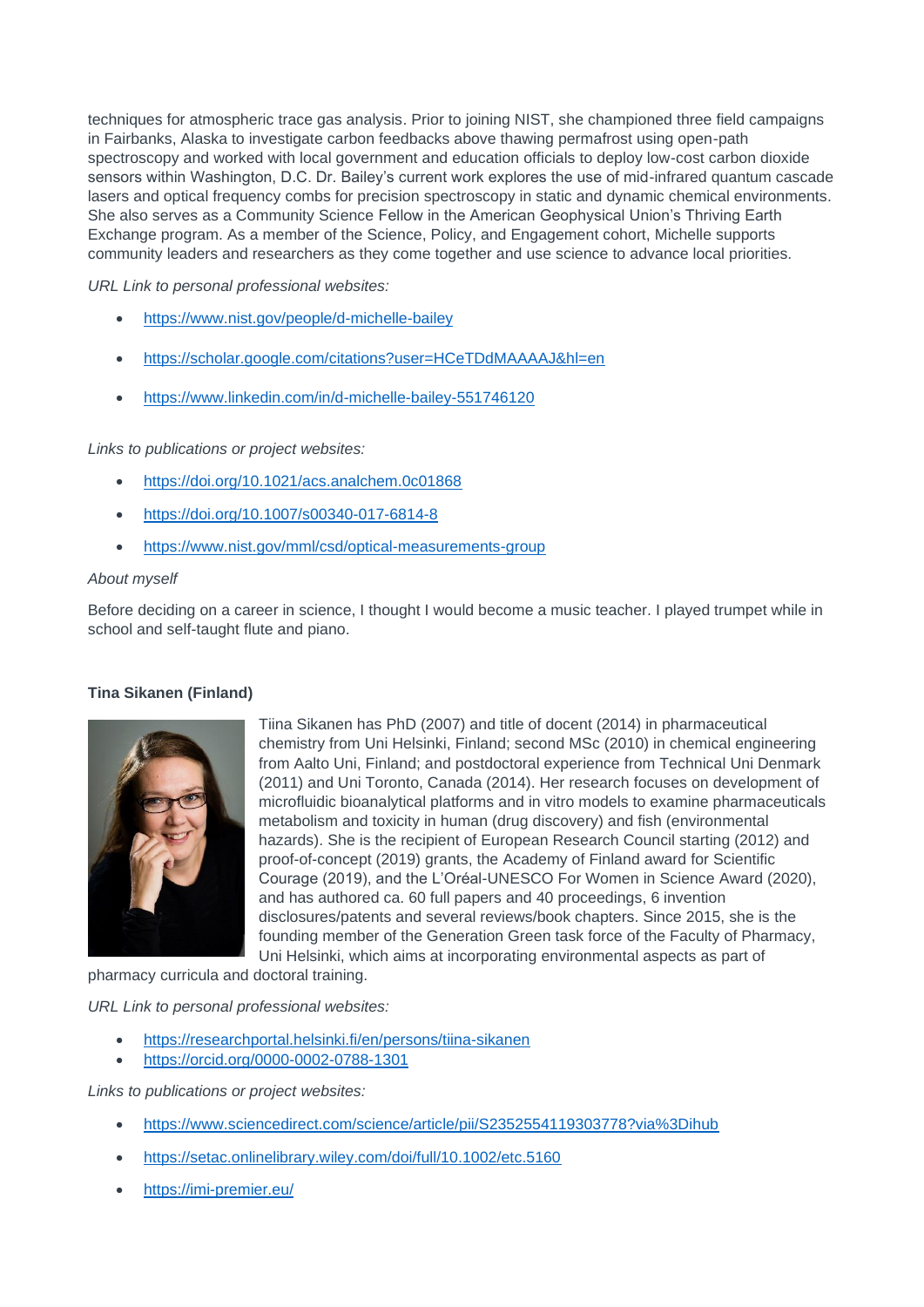*About myself* I love cross-country skiing.

# **Manuel Mirò (Spain)**



Manuel Miró received his M.Sc. (1998) and Ph.D. (2002) in Chemistry at the University of the Balearic Islands, Spain. He has conducted post-doctoral research in several universities including the Technical University of Berlin, Technical University of Denmark and University of Natural Resources and Applied Life Sciences in Austria. He is currently Full Professor in Analytical Chemistry (since September 2017) at the University of the Balearic Islands; Guest Professor at Charles University (Czech Republic) since 2014; and member of the IUPAC Chemistry and Environment Division (Subcommittee on Chemical and Biophysical Processes in the Environment). He has completed and consolidated four teaching periods (5 year each) and three research periods (6 year each)

He is the Reviews Editor of the journal Analytica Chimica Acta (Elsevier, IF: 6.558, second highest IF across scientific journals of general analytical chemistry) and Associate Editor of the Encyclopedia of Analytical Science, 3rd Edition, Elsevier, since 2007 and 2016, respectively.

His publication record shows over 210 refereed publications including 14 book chapters, and a foreword, with an h-index of 40 and over 5000 citations. He has published 23 articles in the prestigious journal 'Analytical Chemistry' from ACS and is corresponding author of 102 articles.

He has delivered 65 oral presentations (56 as Plenary, Keynote or invited lecturer) in international conferences on analytical chemistry, sample preparation, nanotechnology, environmental chemistry, and automation based on flow methodology. He has presented 161 poster communications in international conferences and symposiums.

He has supervised 10 PhD students in national and international universities (Technical University of Denmark, Mahidol University in Thailand, Chiang Mai University, University of the Balearic Islands and Universidade Federal de Bahía in Brazil).

He has been actively engaged in 31 national and international research projects (e.g., University of Melbourne and Charles University in Czech Republic) 15 of which as the Principal Investigator.

His research interests are focused on the development of on-line sample processing strategies for isolation and/or preconcentration of trace levels of environmental pollutants exploiting 3D printing the various generations of flow injection, including 3D-printed µFIA and Lab-on-a-Valve mesofluidic platforms, in hyphenation with modern analytical instrumentation.

# **Elisa Carignani (Italy)**



Researcher at the Institute of Chemistry of OrganoMetallic Compounds (ICCOM) Italian National Research Council (CNR), specialized in Solid State NMR (SSNMR) spectroscopy, Low Field and Fast Field Cycling NMR relaxometry. PhD in Chemical Sciences at University of Pisa. Post doc research fellows at University of Southampton, University of Pisa, IPCF-CNR and ICCOM-CNR, and visiting scientist at University of Warwick (UK), University of Bayreuth (Germany), Institute of Nuclear Physics (Polish Academy of Science) Krakow (Poland).

My research activity is aimed at the development and application of SSNMR spectroscopy and relaxometry for the study of different kind of materials, especially for energy and environmental applications. My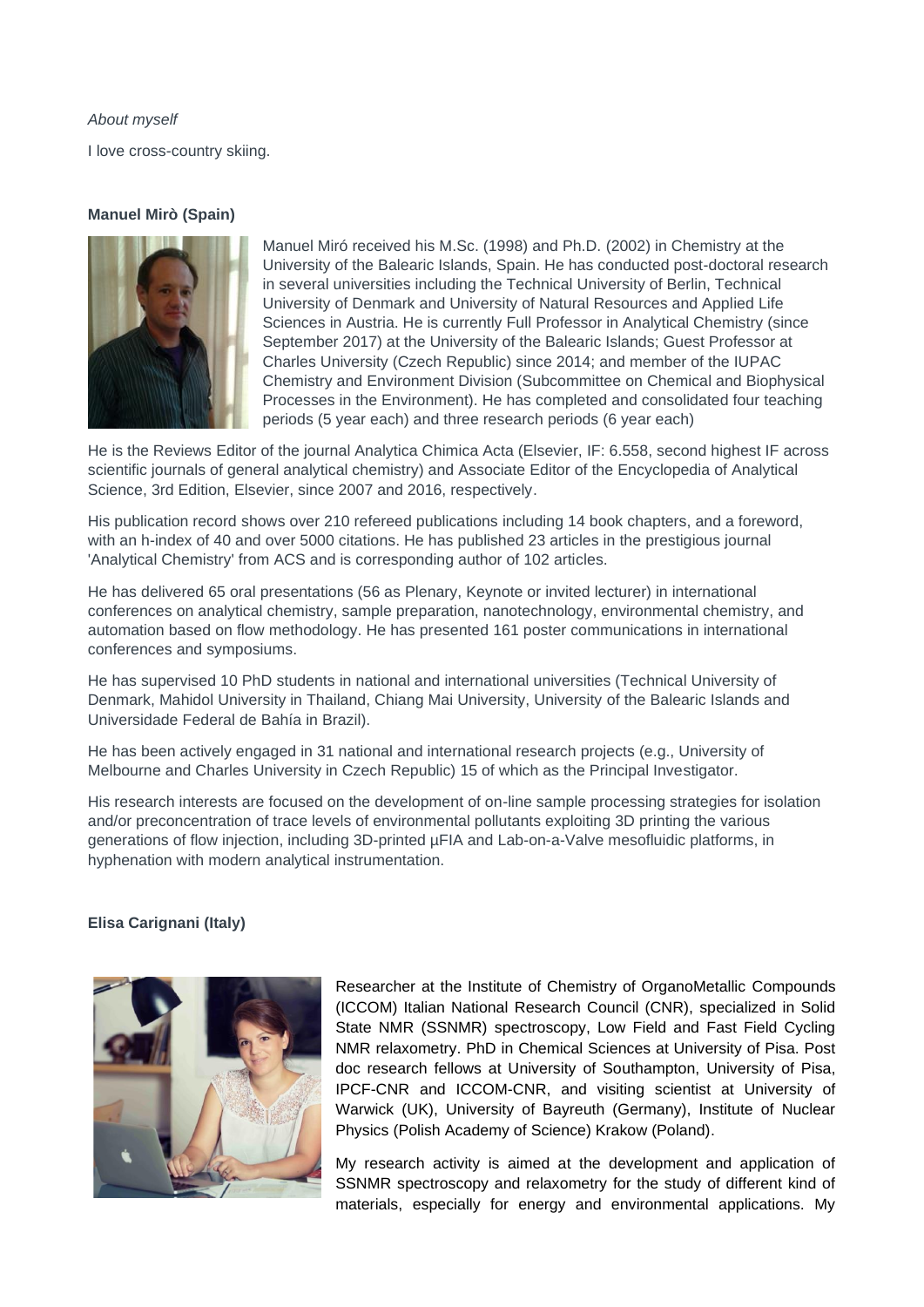current interests include the study of materials for renewable energies (inorganic and organic photovoltaics, especially perovskites) and materials for the circular economy (recycling and valorization of biomass and urban waste, innovative biochar for soil treatment), polymeric and composite materials of interest for new technologies.

*URL Link to personal professional websites:* 

- •<http://www.iccom.cnr.it/en/single-profile-iccom-en/?uid=79>
- [•http://www.iccom.cnr.it/en/mars-lab-2/](http://www.iccom.cnr.it/en/mars-lab-2/)
- • [https://twitter.com/elisa\\_carignani](https://twitter.com/elisa_carignani)

*Links to publications or project websites:* 

- •<https://www.scopus.com/authid/detail.uri?authorId=37060609900>
- •<https://orcid.org/0000-0001-5848-9660>
- • [https://scholar.google.com/citations?view\\_op=list\\_works&hl=it&user=pZ55LOIAAAAJ](https://scholar.google.com/citations?view_op=list_works&hl=it&user=pZ55LOIAAAAJ)

*About myself* 

I love swimming, dancing, and travelling.

#### **Jyoti Giri (Nepal)**



Assistant Professor at the Department of Chemistry, Tri-Chandra Multiple Campus, Tribhuvan University, Nepal, since 2016. Dr. Giri was awarded Doctor of Philosophy in 2020 with a dissertation titled "Wheat Stalk Micro- and Nanocellulose Based Degradable Polymer Composites: Morphological, Mechanical and Degradation Behaviour" (Central Department of Chemistry, Tribhuvan University, Kirtipur, Kathmandu, Nepal). She has received Carl Klasson award, IUPAC fellowship in 2017 and best presenter awards in international conferences KaSAM-2012, POLYCHAR-2017 and International Webinar on New Recent trends of Functional Physics (NRTFP-2020). She served as chemist at the EnvironChem Pvt. Ltd. from 2000-2008. She is a founder member of Nepal Polymer Institute (NPI), treasurer since 2016-2021 and secretary from 2022 till

date. She is actively involved in conducting various international, national conferences and symposia, Young scientist summits to promote nepalese scientific research and researchers in international forums such as KaSAM-2012, KaSAM-14, KaSAM-2016, KaSAM-2018, POLYCHAR-19, POLY-CHAR 2019, Homboldt Kolleg 2016, ICIDN-2012, ICIDN-2015, 13th HOPE meeting and many more. She is the scientific committee member of the International Forum for Polymer Characterization [POLY-CHAR]. She has 21 national/international publications; has supervised-15 Masters' thesis and more than 30 Bachelors' project works in different emerging issues such as e-waste, polymers degradation, natural fibers, ayurvedic medicine (Bhasma). She involves in many professional societies such as NPI, Women Scientist Forum Nepal (WFSN), Nepal Chemical Society (NCS), Society of Polymer Science India (SPSI), OWSD-Nepal chapter, Mahila Sanjaal Tri-Chandra M. Campus and Nepal Development and Research Institute (NDRI). She had attended AGM of IUPAC in 2015, Busan, Korea and 2019, Paris, France and had participated in many national and international conferences.

*Research Interests*: Biomaterials, Polymer Composites, Biodegradable polymer composites, Green Chemistry, Plastic and e-waste management (focused research on extraction of expensive, toxic and rare earth metals), Bhasma, Nanomaterials, etc.